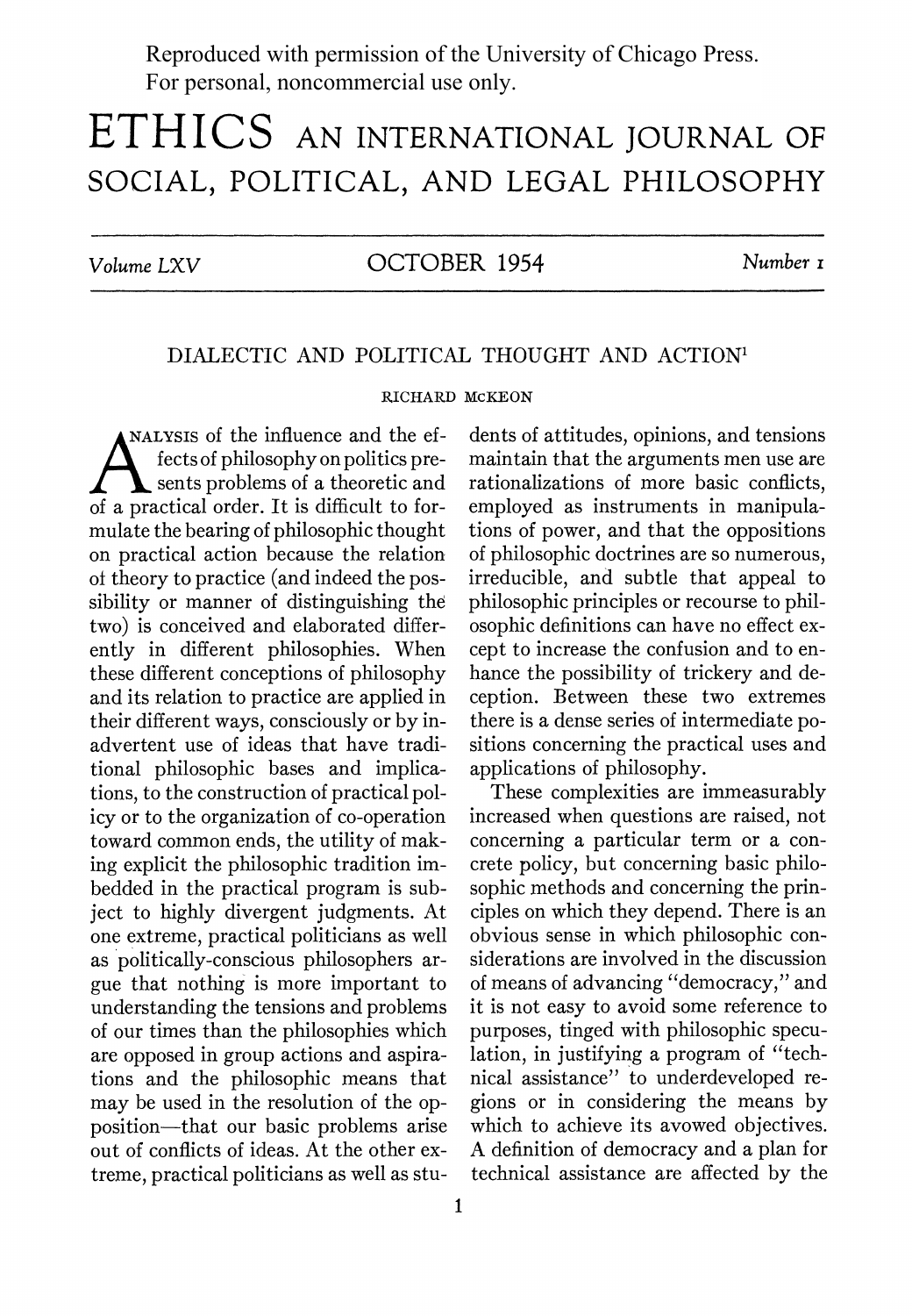**philosophic methods employed in conceiving them; yet the only available means by which to distinguish and compare these methods are colored by the technicalities and partisanships of philosophic disputes and seem far removed from the concrete problems of practical action. "Dialectic" is the one clear exception to this generalization. Despite the lack of agreement concerning what dialectic is and the long history in which the dialectical method has been put to many uses in many modes adapted to many objectives, the application of dialectic and the understanding of its implications have clear practical relevance to the world political situation.** 

**One large bloc of nations professes to make use of a dialectical method, based on the Marxist dialectic, to enunciate its policies, to elaborate its programs of action, and to negotiate its differences with other nations. Among the opponents of Communistic Marxist dialectic and of dialectical materialism are groups of philosophers and statesmen who make use of dialectical methods or of ideas and ideals conceived in forms that reflect dialectical presuppositions and employ dialectical procedures. Other arguments and statements of policy directed against the evil effects of Communistic dialectic have their bases in philosophies which are nondialectical in principles and methods. An understanding of the nature of "dialectic" is important, whether the present impasse to understanding and co-operation between the Communist and the non-Communist parts of the world is thought to be a fundamental opposition of irreconcilable philosophies or merely a stage of mutual misunderstanding and suspicion which may be removed by discussion and peaceful negotiation. If the first alternative turns out to be in fact the case, it is important that those na-** **tions and traditions which have constructed their ways of life and ideals by methods different from those of dialectic find some way of achieving a like agreement and consensus in statement and justification of purposes without sacrificing the freedoms and the differences which are destroyed in the operation of Communistic dialectic; to this end it is essential that they gain some insight into the dialectic which they oppose and also that they understand, and are understood by, their potential allies who conceive and state their differences from Communistic Marxism in dialectical terms. The second alternative, of peaceful resolution of differences by discussion, can be realized only if the dialectic of Communistic Marxism and the varieties of dialectics, including the Communistic Marxist dialectic of Yugoslavia and the dialectic of non-Communist Marxists, are understood in their relations to political programs based on nondialectical philosophies.** 

**The purpose of this essay is to treat, not the nature of dialectic as such or its kinds or its efficacy, but the operation of dialectic in political theory and practical practice. Dialectical and nondialectical speculation and policy-making are sharply contrasted in three respects: (1) in the effort to apply scientific methods or scientific knowledge to social and political problems, since the "scientific" method is thought by dialecticians to be dialectical; (2) in the use of history and the analysis of concrete situations, since history, too, is dialectical and actuality consists of a texture of coexistent contradictions; and (3) in the nature and place of freedom, since freedom is involved in the very nature of man and his social relations conceived dialectically, and history is the dialectical story of the development of freedom. The essay contains**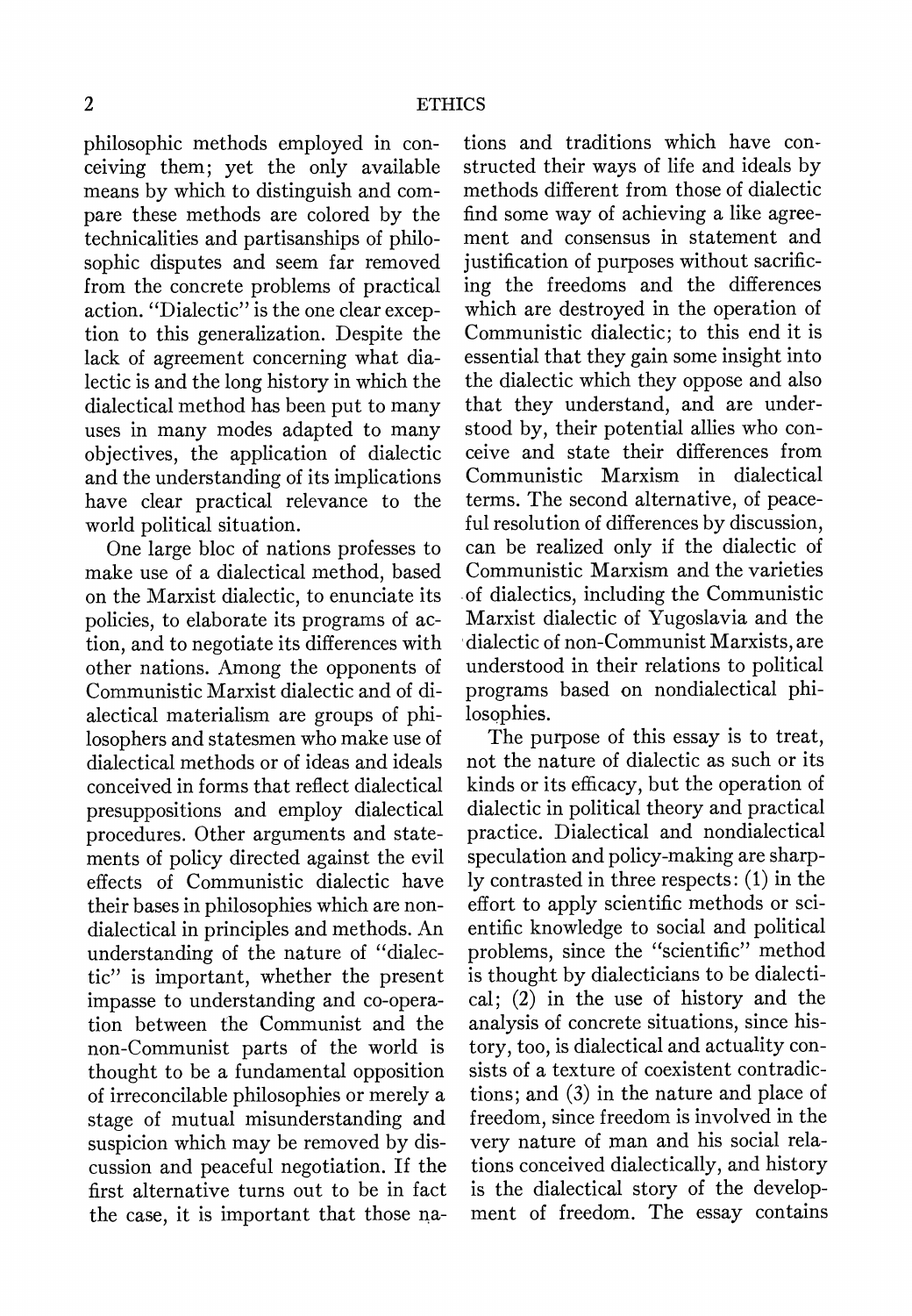**three parts: (1) a brief history of dialectic, designed to focus on these questions by tracing the evolution of various trends of dialectical method in the light of the development of alternative methods; (2) a statement of the nature and varieties of dialectic, designed to bring out differences of methods and to indicate the possibility of common conceptions and common aims; and (3) an examination of the problems of common understanding and common action posed by the difference of dialectical and nondialectical methods of thought today.** 

**Since the purpose of the essay is to examine these differences of method and possibilities of agreement from the standpoint of a nondialectical tradition, the essay is itself involved at each of the three stages of its development in the problems of differences and agreements which it treats. There are many dialectical histories of dialectic in which dialectic evolves dialectically to the more perfect form employed by the last thinker in the history or by the historian himself; the history of dialectic which follows is nondialectical, and it yields distinctions among the philosophic methods that have been called dialectical as well as methods which purport to be philosophical and adequate but nondialectical. According to most dialecticians, dialectic is the method of philosophy and of science; methods mistakenly supposed to be scientific are partial or abstract when they are not fitted into the dialectical frame and method. The distinctions between the varieties of dialectical method and their alternatives which are set down in the second part of this essay are based on the supposition that there are philosophical methods which are not dialectical and that dialectic is not the unique scientific method, if indeed it is scientific in any sense, No effort is made to justify this**  **nondialectical supposition (apart from the illustrations it receives in nondialectical history), since the problem treated in the third part is precisely the problem of the practical effect of the application of two irreducibly opposed philosophic traditions on political thought and action and the possibility of practical agreement in action based on totally different conceptions of basic terms and on opposed principles.** 

#### **I. A HISTORY OF DIALECTIC**

**The original meaning of "dialectic" is discourse or intercourse between two or more speakers expressing two or more positions or opinions. This conception of interpersonal thinking, or thinking based on a clash of opposition or paradox, is not**  only imbedded in the term  $(di**i** + légein)$ **but is also reiterated in the early history of the method. Aristotle is said to have attributed the invention of dialectic to**  Zeno of Elea,<sup>2</sup> who defended the posi**tion of Parmenides by elaborating the contradictions in which the opposed position is involved, while Zenophon attributes to Socrates a definition of dialectical discussion which brings out the relation**  of "classifying" (dialegein) to "discuss**ing" (dialegesthai): " 'Discussion' is so named, according to him [sc. Socrates], from the practice of meeting together for common deliberation, sorting things after their kind; and therefore one should be ready and prepared for this and be zealous for it, for it makes for excellence, leadership, and skill in discussion."8 Even in these early stages of the history of dialectic, diverse and contradictory elements can be distinguished in dialectical accounts of the nature and development of dialectic, such as Plato's, and in nondialectical accounts, such as Aristotle's, for in the former tradition dialectic is scientific, earlier philosophers used**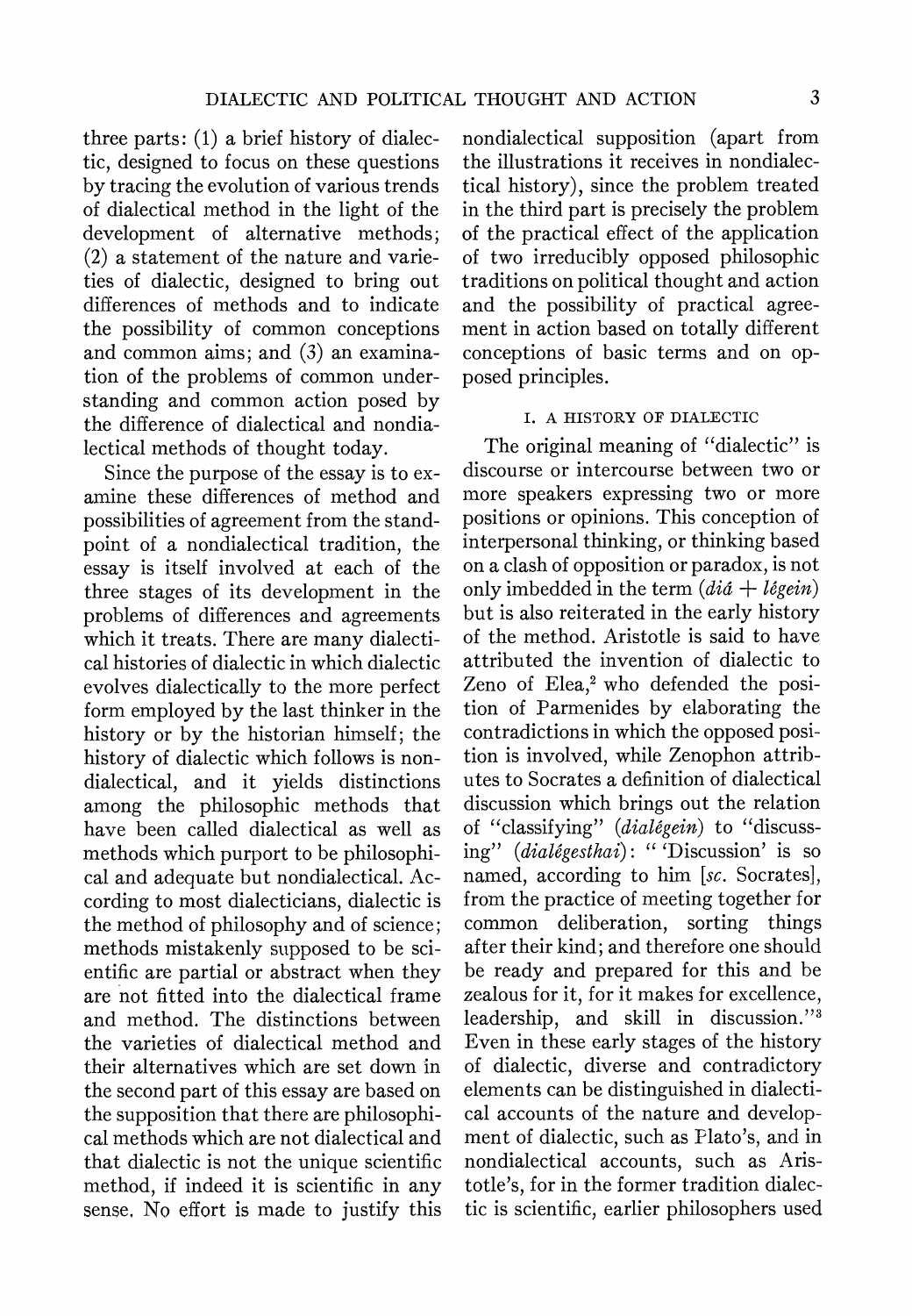**dialectic, and dialectic was developed by Socrates in his cross-questioning elenchus to an effective form which can be extended to all philosophy, while in the latter tradition dialectical proof is not scientific but treats of opinions, Socrates is no dialectician, and no tinge of dialectic is found in the early philosophers.** 

**The term "dialectic" and the verb from which it is derived are used in the Platonic dialogues in a range of meanings which extends from discussion and conversation as it was practiced by Socrates, through refinements which distinguish it from the verbal deceptions of eristic and specify its employment in the clarification of thought and the classification of things, to the status of the science of reality. The terms are used in their broad sense frequently in the dialogues. Socrates characterizes his own activity as conversing, that is, asking questions and speaking.4 He intimates that his accusers have confused him with the Sophists, and more than an intimation can be found that the teaching and the method of the older Sophists-Protagoras, Prodicus, Gorgias, and Hippias-contain much that can be adapted to his own dialectical uses; but he objects repeatedly, both humorously and indignantly, to the trickery of the eristic method. He sets dialectic in opposition to the unfair questioning of disputation, in which the pur**pose is simply to make a point,<sup>5</sup> for the **method of cross-questioning, which has some analogies to the sophistic method, frees the mind of error, contradiction, and the effects of verbal ingenuity and quibbling.6 Dialectic avoids the confusions and verbalisms of disputation by its attention to the nature of things: it consists of the processes of dividing and collecting, cutting things into classes where the natural joints are;7 it plants living words in fitting souls;8 it is the greatest of sciences, the science of free**  **men and philosophers, who recognize in their classifications that classes are like the letters of the alphabet in that some can be combined and some cannot;9 it is the method of discovering by reason the truth about realities.'0 Dialectic, finally, yields the truest kind of knowledge, which has to do with being, reality, and**  eternal immutability;<sup>11</sup> it treats the as**sumptions of the other sciences not as absolute beginnings but literally as hypotheses and traces them back to a starting point that requires no assumptions;"2 it provides an account of the essence of each thing;"3 and it is a synoptic art which views things in their interconnections.14 These characterizations of dialectic are not mutually inconsistent or successive stages of Plato's view of dialectic; they are, rather, dialectical phases of the use of a single method. Dialectic simultaneously defines terms, clarifies minds, and discovers truths about things: it occurs in ordinary discussion; it is the method of any science that treats of the nature of things; it is the supreme science which lays the foundations of arts and sciences in being. Other methods fall in one of three possible relations to it: sophistic is a spurious method, in so far as it departs from dialectic, and an imitation of the refutative art; other forms of dialectic-Eleatic, Heracleitean, and Pythagorean-are easily assimilated to it; materialists are difficult to deal with by means of any argument.'5** 

**According to Aristotle, on the other hand, dialectic is not the unique method of philosophy. Far from being the science of sciences, it treats of probability and opinions rather than of certainty and the nature of things (although it is also the only method by which first principles can be tested and examined indirectly). It is not identical with scientific demonstration, although it may serve to clarify issues and define terms in the absence of**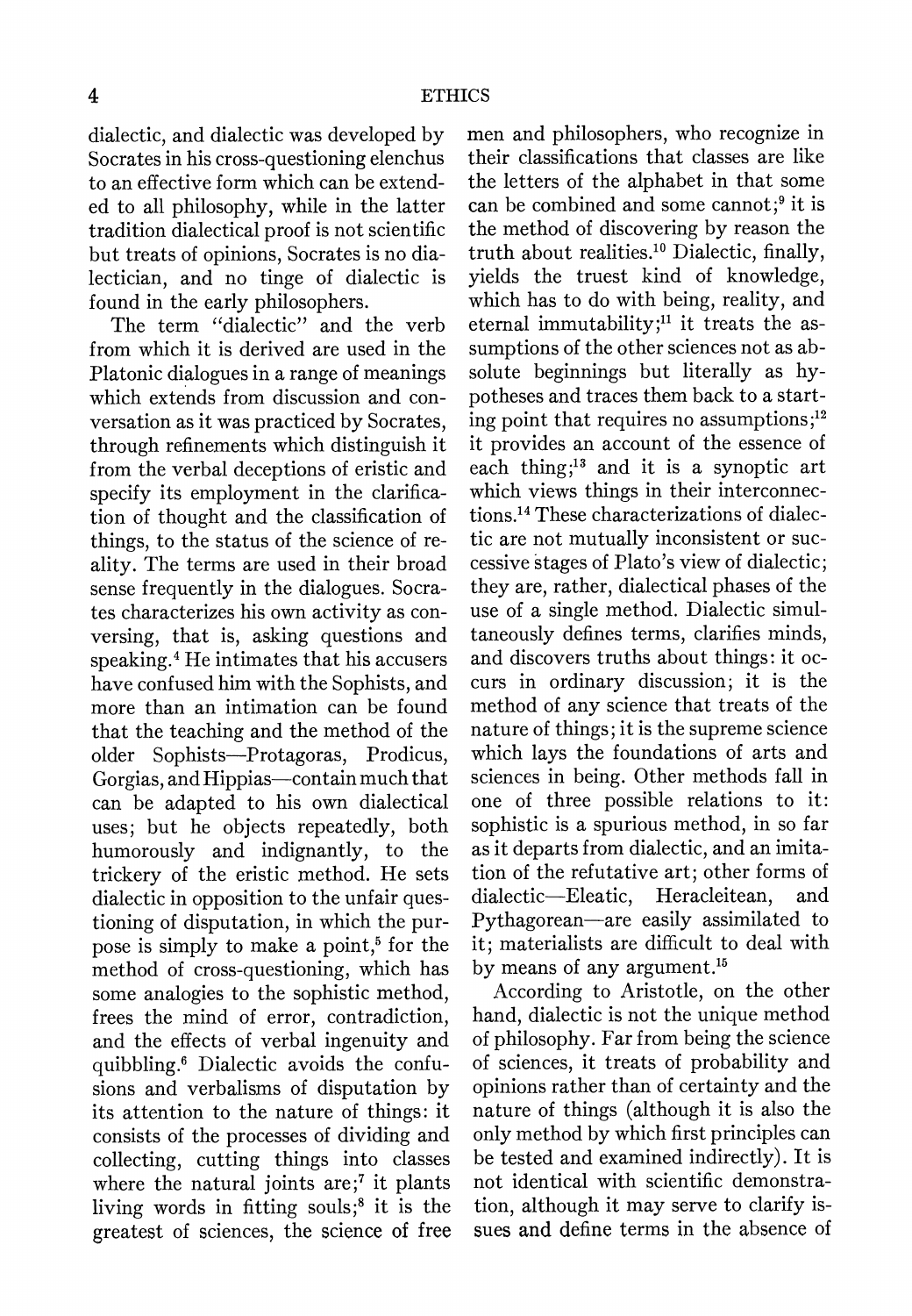**scientific proof. Demonstration, or apodictic argumentation, is contrasted to dialectical and contentious argumentation as well as to misreasoning by the premises on which they depend: demonstration is a syllogism in which the premises are "true and primary" because they "are believed not on the strength of something else but of themselves"; the premises of dialectical argument or syllogism are opinions which are "commonly held"; contentious syllogisms either start from opinions which seem to be generally accepted but are not or seem to follow from common opinions but do not; and misreasoning is a syllogism which uses the premises of special sciences in applications to which they are not appropriate."6 Scientific demonstration is not twoperson-thinking or a dialogue. It is inference based so far as possible on causes and the nature of things. Two-personreasoning, based on the clash of opinion, the balance of opposed theories, and the extension of trial and error, does, however, serve a variety of propaedeutic, didactic, and refutative functions in the larger field of scientific inquiry and method. Aristotle distinguishes four kinds of**  arguments of the dialogue (dialégesthai) **variety: didactic arguments (didaskalikos), which reason or syllogize from principles appropriate to the subject and not the opinions of the learner; dialectical arguments (dialektikos), which syllogize from premises generally accepted to the contradictory of a given thesis and which are useful in examining scientific prin**ciples; testing arguments (*peirastikos*), **which syllogize from premises accepted by the answerer; and contentious argu**ments (eristikós), which syllogize or ap**pear to syllogize from premises that appear to be, but are not, generally accepted."7** 

**Dialectic is never philosophy and never investigates the truth as it is**  **sought or established in the theoretic sciences.** 

**Dialecticians and sophists assume the same guise as the philosopher, for sophistic is philosophy which exists only in semblance, and dialecticians embrace all things in their dialectic, and being is common to all things; but evidently their dialectic embraces these subjects because they are proper to philosophy.-For sophistic and dialectic turn on the same class of things as philosophy, but philosophy differs from dialectic in the nature of the faculty required and from sophistic in respect of the purpose of the philosophic life. Dialectic is merely critical where philosophy claims to know, and sophistic is**  what appears to be philosophy but is not.<sup>18</sup>

**The mark of the dialectical philosopher is that he seeks definitions and relates arguments to pairs of contraries like One and the indeterminate dyad. By these criteria philosophers earlier than Plato, like the Pythagoreans, "had no tincture**  of dialectic<sup>''19</sup> because they did not in**quire concerning definitions, while Socrates, who first fixed attention on definitions, came before the development of dialectic because his arguments were based on "essence,' whereas dialectic provides means by which to speculate about contraries without knowledge of essence.20** 

**Aristotle's restatement of the nature of dialectic as a kind of argument (based on opinion and probability) in contrast to scientific argument (based on principles which state causes and define natures univocally) leads not only to a different view of the relation of dialectic to the methods of philosophy and science but also to a different enumeration of philosophers who were dialecticians and a different judgment of the relations among the philosophers. Sophistic is a mere semblance of philosophy and tends to treat probabilities which are not genuine and to be cultivated as an art of making the worse argument seem the better.2' It therefore does not enter directly into the**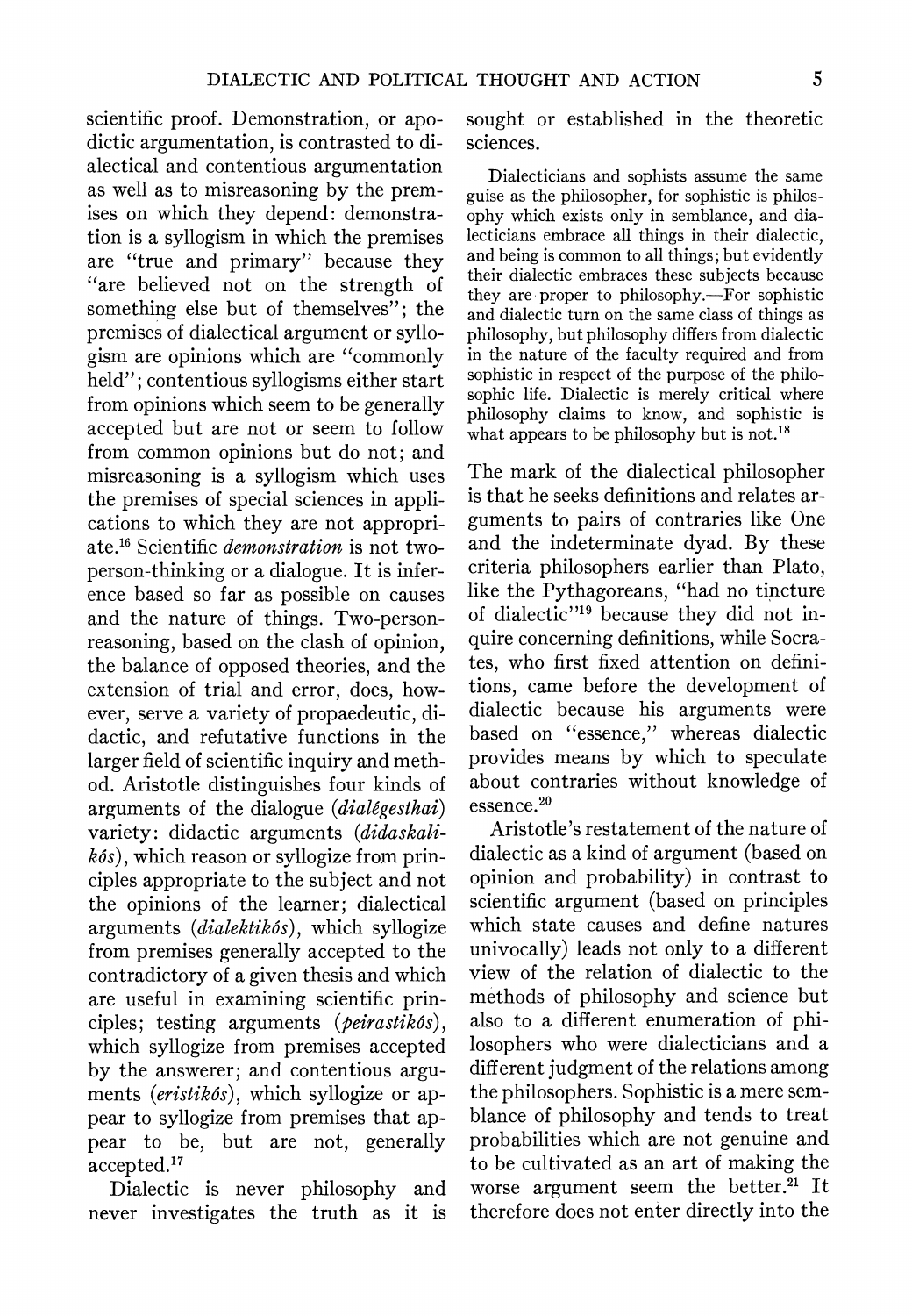**schematism of philosophies. Aristotle conceives his own philosophic and scientific method to lie midway between the dialectical method, which is concerned exclusively with form and argument but neglects facts even to the extent of inventing separated forms or Ideas to provide existential ground for its arguments, and the physical method, which is faithful to the facts and to matter at the expense of definition and form. The true scientific and philosophic method would provide means for combining form and matter in its treatment of natures, processes, and powers.22** 

**Two sets of distinctions appear in these first accounts of dialectic and its relations to philosophy and science, which are to have a long history of variegated use separately, in opposition, or in combination-in later interpretations of the development of dialectic. When dialectic is conceived as a scientific method, some form of equivalence or parallelism is found between being and knowledge, real processes and scientific thought; argumentation is by "collection" and "division" and depends on ''synoptic" or "transcendent" principles to reduce contraries to a "comprehensive" unity. Dialectical arguments are then involved in three kinds of opposition: (1) to sophistic or skeptical arguments which separate words from thoughts and things; (2) to materialistic and mechanistic principles which base arguments in things and in their relation with no consideration of "rational" grounds; and (3) to other forms of dialectical argument which are subject to mutual dialectical reduction and inversion. When scientific proof is conceived as an argument or syllogism whose principles are established by inquiry into the facts of nature, dialectical proof (since it is a syllogism whose premises are based on**  **opinion and therefore contrasted to scientific proof) may have legitimate or illegitimate uses-legitimate as a method of treating probabilities and opinions preliminary or subsidiary to scientific demonstration, illegitimate as alleged grounds for a metaphysics, ideal or material, constructed with insufficient regard for the evidence of fact or the consequences of inference. Dialectic, in the first set of senses, employs terms which change their meanings in the course of the argument (or are "analogical" or "ambiguous"); contradictions are resolved by preserving what is essential to both of the contradictories (or contraries or opposites or distinctions); and principles serve the function of providing an ontologically higher or a historically later truth or status for that resolution. Dialectic, in the second set of senses, employs "commonplaces" or "topics" to relate meanings attached to words and arguments applied to things as a step toward defining terms univocally and verifying propositions that apply them to the state of things; contradictions are resolved by retaining a true (or probable), and discarding a false, proposition from the pair of contradictories; and principles serve the function of relating species in genera and providing premises for arguments which proceed, in general, by inclusion and exclusion.** 

**These varieties of dialectics continued, in somewhat simplified and therefore more easily recognizable form, during the Hellenistic period. Moreover, the relation of dialectic to political thought and action, which is flexible and complex in the subtleties of the Platonic and Aristotelian philosophies, becomes more schematic. For three hundred years (and more) after the death of Aristotle, the various schools seem to have agreed that philosophy consists of three parts-**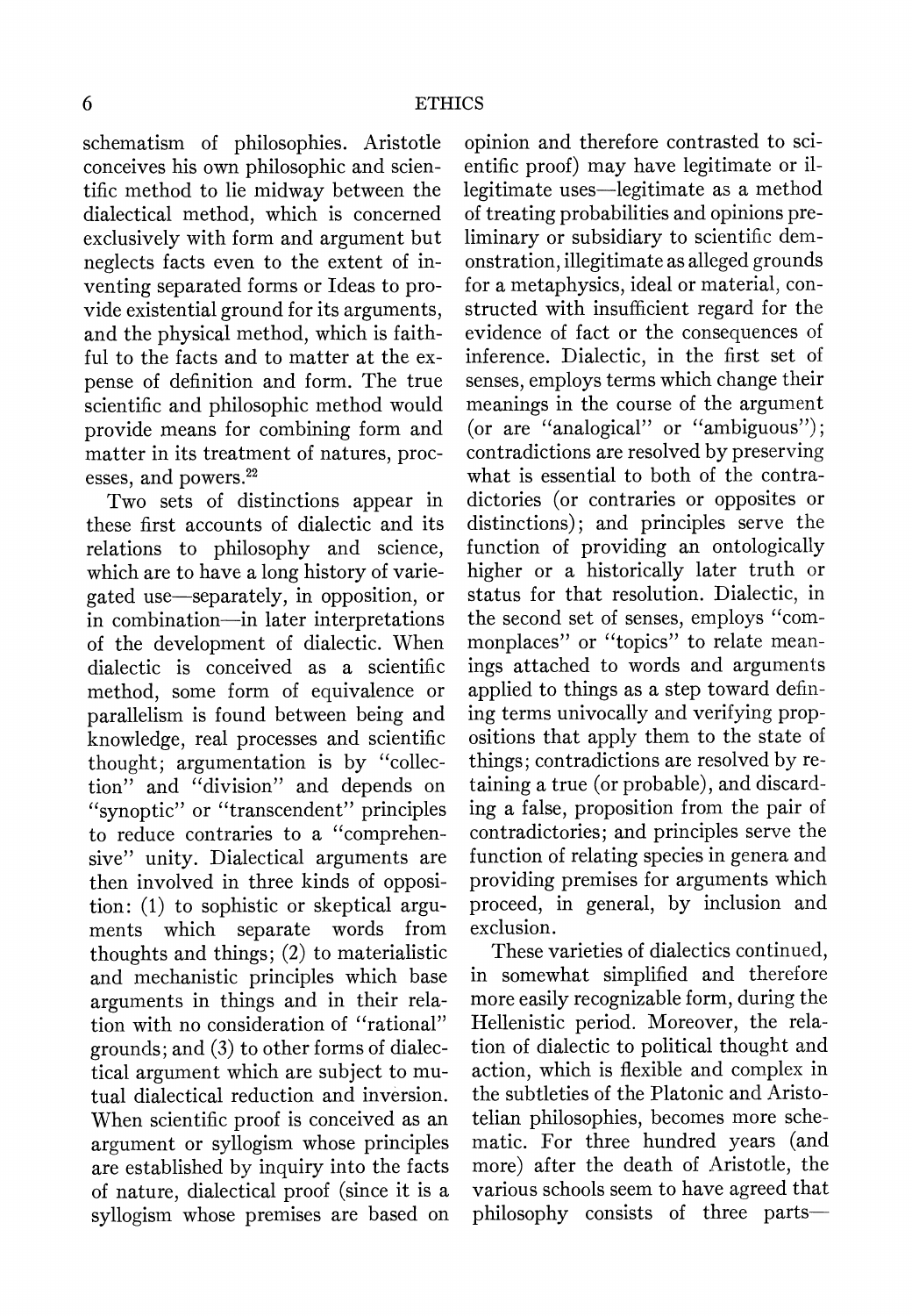**physics, logic, and ethics-and indeed that Plato and Aristotle had originated and shared that conviction. Stoics and Academics engaged in a long controversy concerning the proper interpretation of the Platonic dialectic. According to the**  Stoics, logic is divided into two parts **dialectic and rhetoric. Dialectic in turn**  has two parts-the study of what is sig**nified in discourse (simain6menon) and**  language or sound (*phone*). What is sig**nified includes both presentations or**  imaginations *(phantasia)* and the significates *(lektón)* which are constructed from **them-propositions, complete and deficient, predicates and similar terms, genera, species, arguments, moods, syllogisms, and fallacies. The study of language includes written language, the parts of speech, syntax, the varieties of diction (including poetic), ambiguities, and style.2" This dialectic is adapted to the Stoic conviction, in physics, that the world is a living being, rational, animate, and intelligent,24 and to Stoic political doctrines which discovered the brotherhood of man in a universe conceived as a commonwealth of Gods and men, distinguished the city of God from the city of man, and found the best political form in the mixed constitution. In opposition to the speculative extravagances of the Stoics, the Academics used a dialectic which balanced opposed doctrines without commitment in the development of their skepticism and based choice on consideration of likely outcomes in the development of their probabilism. They argued that there is no natural basis for the state or for justice, but the wise man is satisfied to be guided by probability in action. The Epicureans stood outside this debate of dialecticians and were subjected to harsh criticisms by both sides. In "logic" they developed in their "canonic" a method of inquiry and proof based**  **on sensations, feelings, and "anticipations," and they rejected "dialectic" as superfluous.25 They held that there is no absolute justice, but laws are simple compacts and agreements. Justice is the same for all in the sense of what is found to be expedient in mutual intercourse, but it varies in application according to circumstances and local conditions.26 The Peripatetics, finally, were treated as variants of Platonic dialecticians, somewhat limited and literal-minded, and Aristotle's enterprise to base politics on four distinct criteria of what is best in political institutions and actions as discovered from the study of actual constitutions seems to have been transformed by his disciples into historical and technical studies.** 

**Plato applies his dialectic to becoming as well as to being, to opinion as well as to knowledge, and to the indeterminate and infinite as well as to the determinate and one; and he was fond of supplementing the doctrines established by dialectic by "myths" which he called "true histories." Opposition to, and adaptation of, that dialectic proceeded along two lines suggested by these distinctions: a practical direction in which being is treated as becoming, philosophy is united to history, and the variety of schools are thought to differ only verbally in the expression of a single truth; and a theoretic direction in which the opposition of the schools is used to discredit dogmatism, certainty is reduced to opinion, and science is grounded in skepticism. In that opposition dialectic itself becomes explicitly transcendental and literally dogmatic unless it is corrected by a dialectic based in materialism and history or by a dialectic of suspension of judgment and probability. Both tendencies of opposition to transcendental dialectic are prominent in Roman dialectic, and Neo-**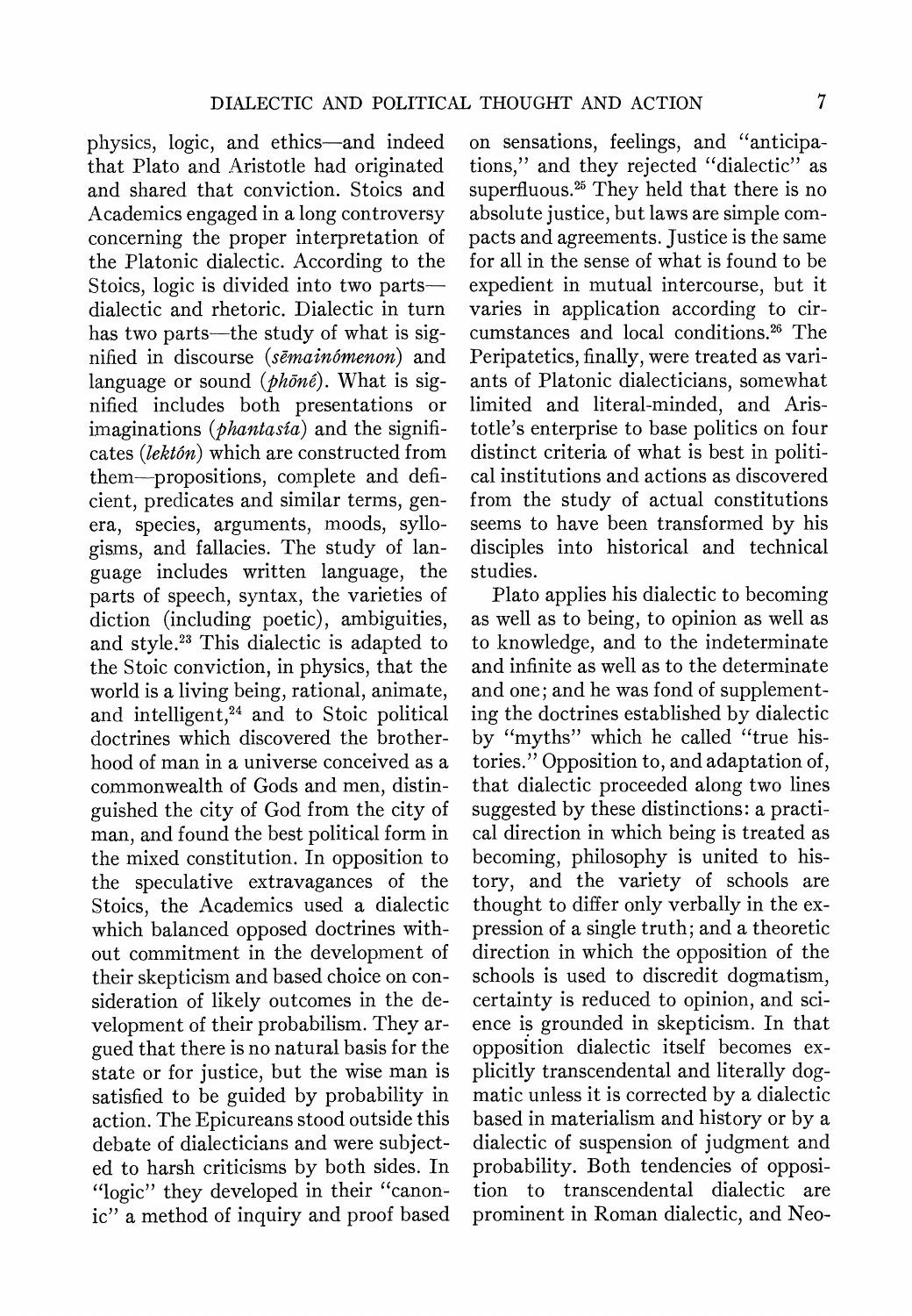**platonism provided an eventual answer or transcendental completion to both. Cicero thought his function was to bring philosophy down from the skies and to give it a place in the habitations and the cities of men. He used the dialectic of the New Academy to reconcile the doctrines of philosophers, and he proposed to return "wisdom" to the close connections with "eloquence," and therefore to its influence on the lives of men, which had been interrupted by the teaching of Socrates. Cicero divided logic or the ars disserendi into the art of discovery, which is called topic, and the art of judgment or proof, which is called dialectic; in his opinion Aristotle contributed to both branches, the Stoics only to the second. He used what he refers to as a "new method" in the political philosophy of**  the *De re publica*, combining the virtues **and avoiding the errors of the Greeks. His method is based, neither on speculation concerning a nonexistent ideal state, nor on the diversities of actual states, but on the history of the Roman Republic which provides empirical tests for political institutions and practices developed not by the genius of one man or of' one generation but by the work of many men**  and of many generations.<sup>27</sup> Cicero adopt**ed, finally, the Stoic doctrine that freedom consists not in indeterminacy of choice between alternatives but in necessary choice of the better, based on knowledge and wisdom. Sextus Empiricus used the dialectic of the skeptics not to reconcile them in a single truth, but to exhibit contradictions in all the arts and sciences to the end of destroying dogmatism.** 

**Christian thought in the West was profoundly influenced by Cicero, but the adaptation of his dialectic depended on discovering a dialectical counterbalance to his Academic skepticism. St. Ambrose found that counterbalance in the use, in**  **the interpretation of Scripture and in theological controversy, of an analogical method, which he learned in his study of Philo, Origen, and the Greek ecclesiastical writers of his time, while he adapted**  to Christian ethics in his *De officiis mi***nistrorum Stoic moral distinctions which**  he found in Cicero's *De officiis*. St. Augus**tine was converted to philosophy by Cicero, and his conversion to Christianity was mediated by St. Ambrose's analogical exegesis of the Bible. The influence of Cicero's philosophic method is adjusted by the dialectic of Plotinus to a strenuous opposition to the Academics (Duns Scotus, nine hundred years later, was still arguing against the Academics) and to the refutation of Cicero's definition of the state in terms of justice (on the grounds that no actual or past state would satisfy that definition). Augustine was able to repeat and extend Cicero's account of the development of the New Academy from the dialectic of Plato and to give continuity to Academic concern with eternal truths. Arcesilas and Carneades had concealed the true meaning of the Platonic method from the Stoics. Skepticism and probabilism had been devices by which to prevent the degradation of the truth by reduction to Stoic materialism, while true initiates would recognize that the probability or "verisimilitude" of Carneades is meaningless without a "truth" to which it was "like." The completion of this history is found in Plotinus who reinstated the transcendental truth and even advanced beyond Plato in philosophic scope and power. The Platonic philosophy alone among the traditions of pagan thought was adaptable to Christianity, and Augustine used dialectic to find above experience a rational ground for things, thoughts, and arguments. The three traditional parts of philosophy reflect the distinction of the**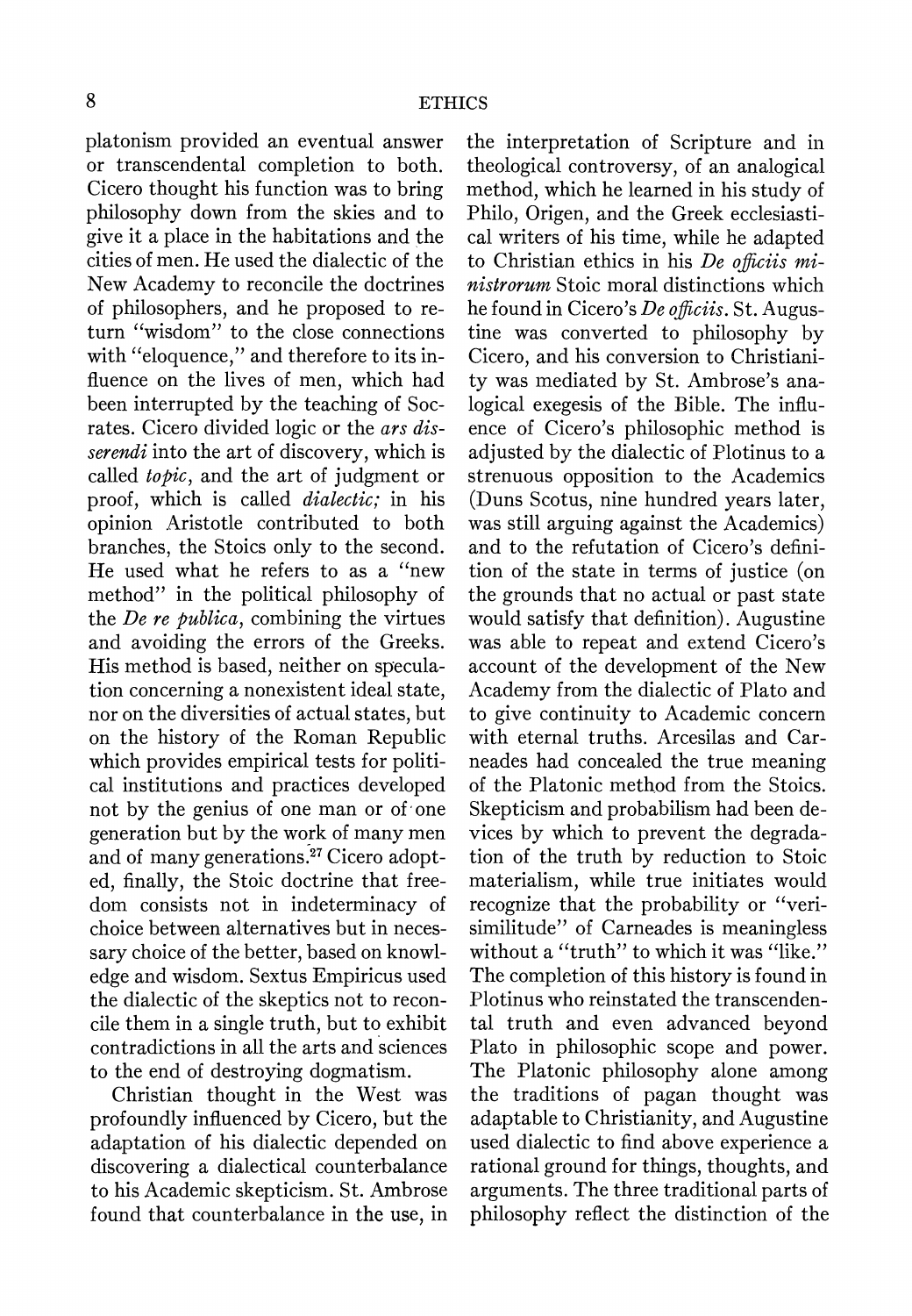**persons of the Trinity, and the influence of the Son or the Word or Wisdom-Logos or Sophia-falls in the province of logic, which treats, therefore, the intelligibility of things and the illumination of the mind as well as construction of arguments. The political application of this conception of dialectic involves the employment of history to differentiate the temporal from the eternal: Augustine's City of God is a massive demonstration that the glory of Rome was not dependent on fidelity to the pagan gods nor its disasters on the spread of Christianity, joined to a detailed differentiation of terrestrial cities established for the achievement of human ends from the City of God which transcends the evolution of history and time. Augustine distinguished "free judgment" of the will (liberum arbitrium) from "freedom" (iibertas), which is the right use of judgment determined to the Good, and the elaboration of that distinction transformed St. Paul's doctrine that the alternative to slavery to sin is freedom from sin and slavery to justice and God, into a basic philosophic distinction.** 

**Dialectic developed during the Middle Ages in three interrelated strands: as a method of theology; as a method of interpreting Scripture and Canon Law, and thereby treating the concrete and the practical; and as one of the liberal arts of the trivium. As a theological method, dialectic was used to construct hierarchies of being, knowledge, and contemplation in the stages of natural and mystical theology; these hierarchic levels are sometimes opposed to dialectic and sometimes developed by explicit use of dialectical principles such as Nicholas of Cusa's coincidence of contraries. As a method of interpretation, dialectic was the source of rules of exegesis and hermeneutics which entered into the estab-** **lishment of the legal method of adjudicating cases as well as the scholastic method of listing opposed solutions to a given question and refuting the solutions contradictory to the approved solution. Theological dialectic employs analogical terms to reconcile differences; legal pleading and scholastic method employ the principle of contradiction to refute and to establish literal propositions whose meanings have been established by methods of interpretation. The complexities of interrelations that grew up between the method of theology and the method-of interpretation are reflected in the confusing history of dialectic as a liberal art during the Middle Ages: dialectic is sometimes identified with logic and treated as a rational or verbal art and one of the three parts of philosophy. Dialectic is sometimes the art of thinking by which knowledge of being is acquired, as contrasted to the verbal arts which sometimes include logic. Dialectic, finally, is sometimes a part of logic contrasted to scientific demonstration as argumentation concerning probabilities and opinions. Whether it is thought to be distinct from logic or identical with or a part of logic, dialectic is usually contrasted to rhetoric, which is more diffuse in argument, more concrete in application, and more practical in purpose.** 

**Boethius made portions of the Aristotelian logic available in Latin by his translations, commentaries, and treatises, but he gave no hint of Aristotle's distinction between scientific and dialectical demonstration. In the place of a treatment of scientific principles, he elaborated a dialectical doctrine of "topics" or "commonplaces," which had the effect of reducing "logic" to "dialectic" in the Aristotelian sense. Cassiodorus uses "logic" and "dialectic" as synonymous terms.28 He adds that some call dialectic**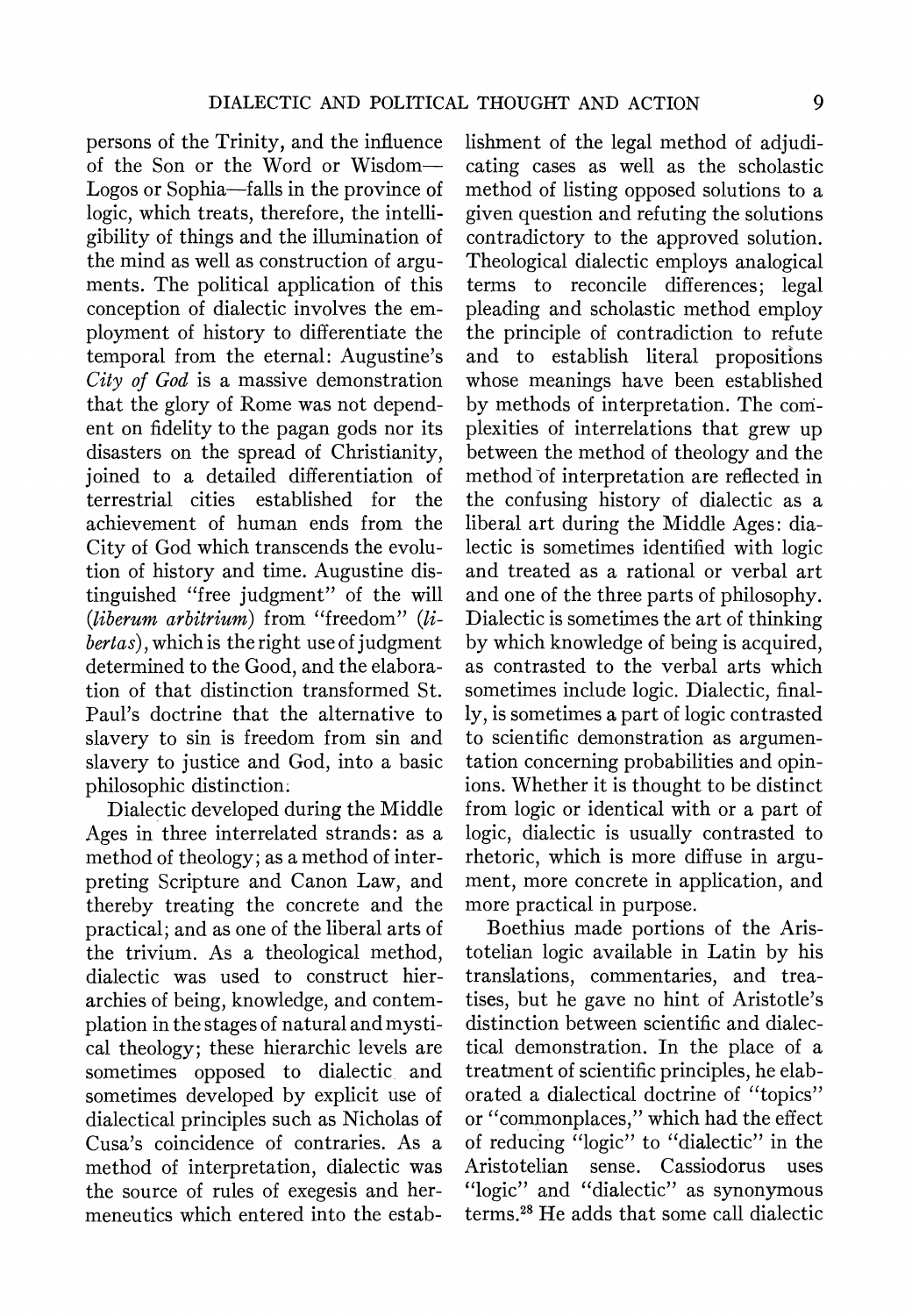**a discipline, some an art-a discipline when it is applied in apodictic and true disputations, an art when it treats probability and opinion, and he repeats (on Varro's authority) the Stoic distinction between dialectic and rhetoric, likening them respectively to a fist and an open palm. For Isidor of Seville, logic and dialectic are the same: dialectic is the discipline devised to express the causes of things; it is the rational part of philosophy, which provides means of defining, inquiring, and expressing. Isidor also adds that "logic" (which is derived from "logos" signifying both "word" and "reason") was divided by Plato into dialectic and rhetoric, and he too repeats the Stoic distinction between dialectic and rhetoric.29 John Scotus Eriugena identifies dialectic with the part of philosophy which is concerned with the division of genera from most general to most special and their collection again from most special to most general.30 It is "defined as the science of disputing well," and it is concerned first of all with substance as with its proper principle, from which all the divisions and multiplications of subjects of dispute begin and to which they return by collection and inference. Substance or nature is the principle and the end of dialectic and of the mathematical arts of the quadrivium, and Eriugena contrasts dialectic, which does treat the nature of things, to grammar and rhetoric, which are based on the rules of human speech established by custom rather than by nature, as Aristotle and his followers pointed out, or on special causes and persons far removed from nature in its generality.3"** 

**Dialectic is involved, in its theological applications, in problems of the relation of authority to reason, of faith to knowledge. Eriugena argued that authority and right reason could not be in contra-**

**diction and that they flowed from a common source in divine wisdom.2 Powerful opposition to dialectic-supported by arguments, which claimed the authority of St. Paul as interpreted by St. Ambrose and St. Gregory the Great, to prove that salvation is not achieved by dialectic and that faith for which human reason provides proof is without merit-was widespread during the eleventh century, and the suspicion of dialectic as well as the new translations from Aristotle influenced the considerable development of dialectic in the twelfth century. Peter Abailard continued to identify logic and dialectic,33 and he engaged both in a violent attack on sophists and pseudo-dialecticians and in a desperate personal defense of dialectic as the one means by which truth can be distinguished from error.34 In his Sic et Non he assembled contradictory positions on 158 important questions and provided, in the prologue to that work, rules for the resolution of those differences, similar to the rhetorical rules which he uses in the interpretation of Scripture; in his dialectical works he resolves the same differences, not by interpreting statements according to their circumstances and contexts, but by establishing true, and refuting false, arguments.35 The Platonic realism of the school of Chartres depended on a dialectic that was more than an art of disputation, since it uncovered the rationality of things. On the other hand, the translations of the Prior and Posterior Analytics and the Topics of Aristotle gave explicit content to the Aristotelian conception (to which there had been vague adumbrations earlier) of dialectic as a part of logic and as the art of probable as distinguished from scientific proof. John of Salisbury repeats the statement, which had wide currency in the Middle Ages but is not supported by any text in Plato,**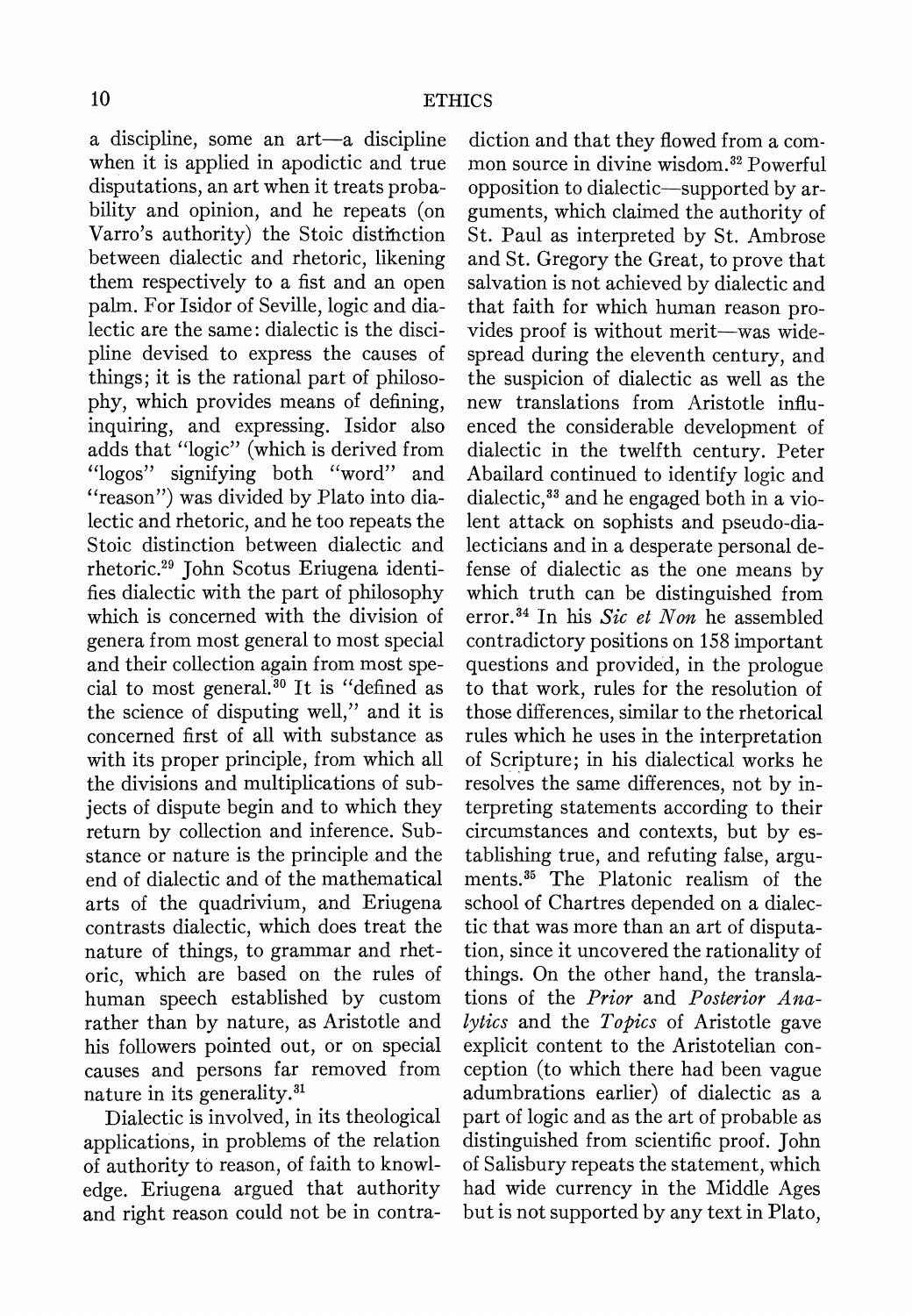**that Plato divided logic into dialectic and rhetoric; but he indicates a preference for the division into demonstrative, probable (which in turn is divided into dialectic and rhetoric), and sophistic."6 He also divides logic into the sciences of discovery and judgment and into the arts of division, definition, and inference. Demonstrative arguments are based on necessary principles, dialectical on probable; but since few things are known certainly, the science of the probable prepares, the way to all knowledge. The construction of probabilities out of elementary terms, however, involved philosophers in the problem of the universal (of which John recounts a detailed history for his time), and logicians of all tendencies were constrained to unite in opposition to the excesses of sophistical and verbal logicchopping (of which John likewise sets forth a vivid account).** 

**The Aristotelian distinction between demonstrative proof and dialectic was not widely used even after Aristotle's logical and scientific works became available in the thirteenth century. Thomas Aquinas treats dialectic as probable reasoning and as "Topics," one of the eight parts of logic. Bonaventura continues to follow the threefold division of philosophy into rational, natural, and moral; he does not discuss "dialectic," but rational philosophy is divided into grammar, "logic," and rhetoric, and comes to its proper consummation in rhetoric. Roger Bacon says that "logic" and "dialectic" are synonymous. He defines logic as the art of distinguishing, or the science of disputing and explaining; and dialectic, from its etymology, as two-person reasoning. Dialectic itself is threefold, according to Bacon: in one sense, it is the whole of logic, the art of arts, the science of sciences, by which alone all sciences are constructed; in a second sense, it is the sci-** **ence of disputing and distinguishing concerning probability by means of the dialectical syllogism as expounded in the Topics; in a third sense, it is the art of testing (temptativa = peirastike) which proceeds either from probabilities or against an opponent.7 According to Scotus, logic is a science neither of things nor of words but of concepts or second intentions; like logic, dialectic assumes two forms, theoretic (dialectics dozens, which treats intentions which reason may discover in things and may use to establish lines of inference from principles to things, which are demonstrative) and practical (dialectics tens, which treats common intentions as they are applied in various sciences and which is testing**  [*tentativa*] and based on probabilities]. **The new logic of the parva logicalia is indifferent to the distinction between logic and dialectic: sometimes they are identified, sometimes they are distinguished;38 but, in either case, questions of truth of statement or proof center on the examination of propositional connectives or syncategorematic terms-conditional, disjunctive, or conjunctive-and not on the difference between premises based on inquiry into the nature of things and premises based on opinion. The development of logic in the fourteenth century was dialectical in the Stoic, rather than in the original Platonic, sense, borrowing materials for the analysis of "consequences,". "insolubilia," and "sophismata" (which have a close connection with the problems which led to the beginnings of modern physics) from Aristotle's Topics and On Sophistical Refutations. Renaissance reactions against the logic of the late Middle Ages were dialectic reactions against this dialectic of verbal forms: they took several directions- (1) an ontological dialectic in which levels of being correspond to levels of**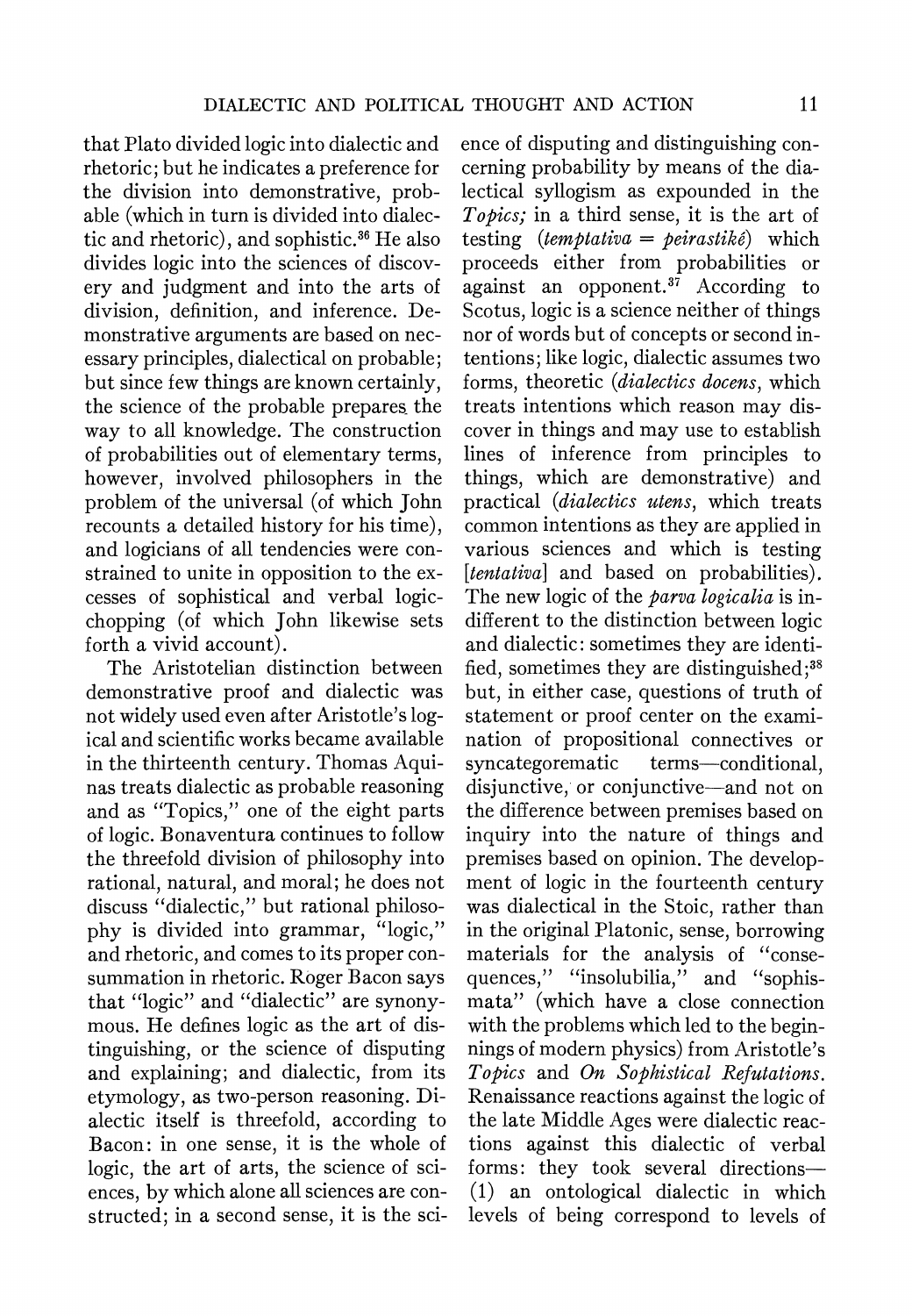**knowledge, as in Nicholas of Cusa's differentiation of sense, reason, and understanding, by the union at each higher stage of the distinctions and contradictions of the lower stage, or in a revised Platonism merged with Neoplatonism, as in Ficino or Pico della Mirandola, or in an elaboration of mystical theology; (2) a skeptical dialectic by which to combat dogmatism, as in Montaigne, Charron, Sanchez, le Vayer; and (3) a dialectic of discovery, either set in opposition to rhetorical discovery, as by Rudolf Agricola and Ramus, or found in rhetoric and made the source of true principles of philosophy, as in Nizolius.** 

**The development of logic and dialectic during the Middle Ages took place within the framework of a dialectical conception of the organization and history of the universe: dialectic as science of sciences uncovered a structure of being and of thought; dialectic as an art of disputation or refutation was a method of avoiding dogmatism and unsupported commitment; dialectic was also an art of discovery and a calculation of probabilities and opinions. The two traditions of logic which had sought univocal terms, literal propositions, and proper principles of science in antiquity had little influence during the entire period of the first fifteen centuries of the Christian era. The Epicurean Canonic was all but forgotten until it was returned to some prominence and vogue by Gassendi in the seventeenth century, and the Aristotelian logic, shorn of the demonstrative syllogism expounded in the Posterior Analytics, was reduced to dialectic by Porphyry's Isagoge (which was an "introduction" to logic by means of the "predicables" or "five words" which Aristotle had used in dialectic) and by the use of the Topics as a source of scientific principles without the Posterior**  **Analytics (or with a dialectical transformation of the Posterior Analytics, such as it received in Robert Grosseteste's Commentary in the thirteenth century). In the seventeenth century, on the other hand, dialectic was abandoned in its basic metaphysical and epistemological sense, and for two centuries the foundations of philosophic method were sought in canons of induction, in tracing ideas to the impressions from which they originated, and in isolating and combining clear, distinct, and adequate ideas. Dialectical devices appropriate to the secondary sense of "dialectic" continued to be used within this framework, and their elaboration prepared the way for the emergence of the great dialectical philosophies of the nineteenth century.** 

**Dialectic was criticized by the philosophers who sought a new philosophic method comparable to that of the sciences because it was abstract and unrelated to the nature and order of things, because it depended on the fictitious invention of occult qualities and substantial forms, and, in general, because its syllogistic, deductive arguments did not contribute to, and often impeded, the art of inquiry and discovery. Descartes found it useless in drawing up his Rules for the Direction of the Mind,39 except in rule 13 concerning the clear statement of a question, for questions should be abstracted from all superfluous concepts, and in this one should "imitate"'the dialecticians in their treatment of the forms of the syllogism.40 Bacon, whose division of logic into the arts of inquiry or invention, of judging, of retaining, and of transmitting knowledge is reminiscent of the traditional parts of rhetoric, thought dialectic useless for the advancement of knowledge, the discovery of principles or arts, or the processes of induction.4' Spinoza, who called his method "reflex-**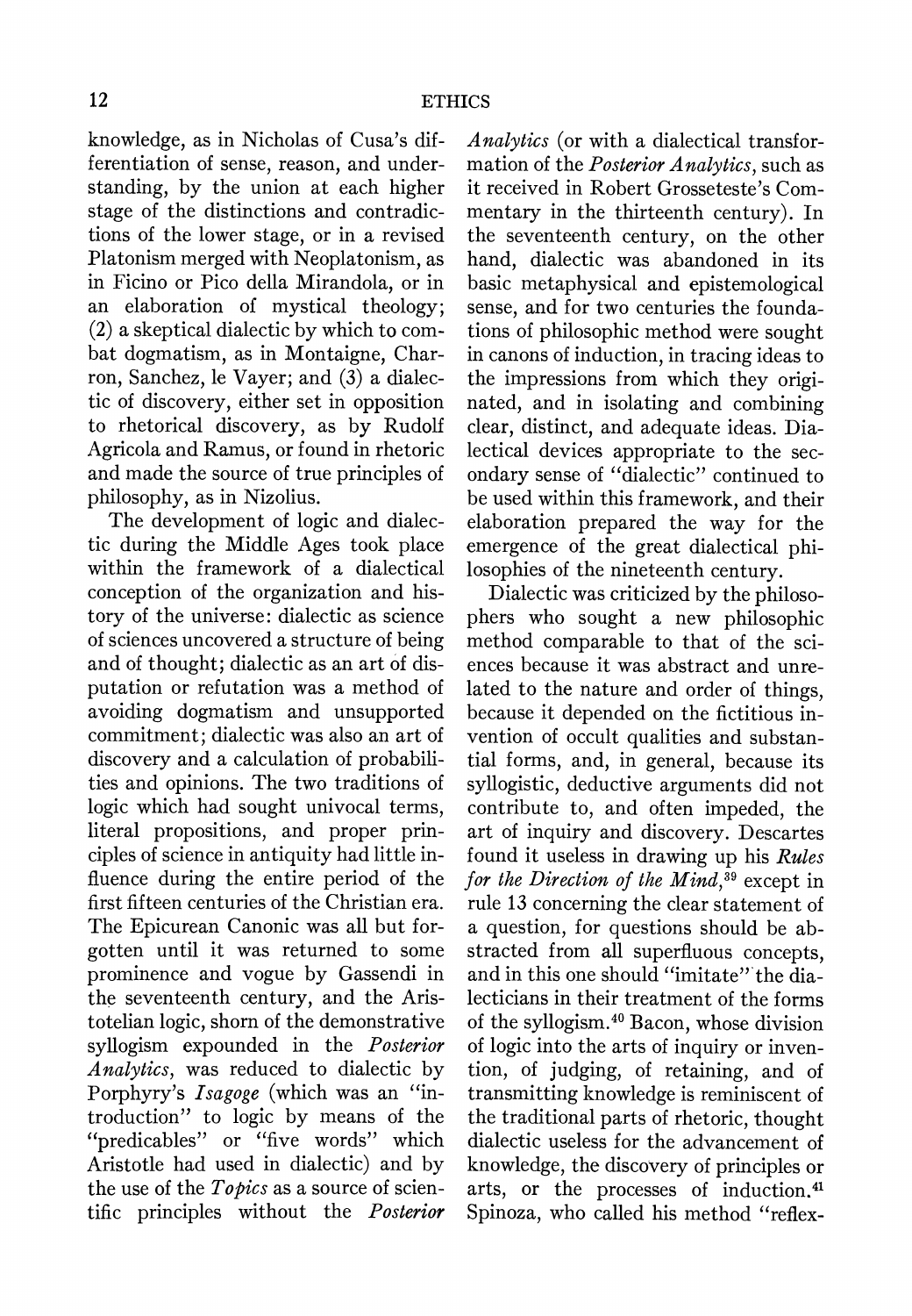**ive knowledge" and who sought to deduce all ideas from physical things or real entities, proceeding as far as possible according to the series of causes from one real entity to another and avoiding alike the abstractions of universals and the particularities of individual mutable things, aligned himself with Epicurus, Democritus, and Lucretius as contrasted to Plato, Aristotle, and Socrates, because atomism required no occult qualities, intentional species, or substantial forms.42 Leibniz used "dialectic" as a synonym for both logic and metaphysics and professed great admiration for the art, but he devoted his effort and ingenuity in logic to creating a new analytic, a new art of discovery, and a new logic of probability, for which he found Aristotle's Topics inadequate. The philosophy of Locke and Newton and Bacon's organization of the sciences, as they were adapted and developed in France in the eighteenth century, seemed to the Encyclopaedists consistent with the Epicurean philosophy, since Locke's "history" of ideas exemplified the working of Epicurus' Canons, while in England Locke's method of ideas led to Hume's return to the skepticism of the Academy.** 

**So long as philosophers sought a method of analysis and synthesis by the establishment of criteria for the recognition of simple ideas and rules for their combination, philosophic principles are found in the "adequacy" of ideas, the "causes"**  and "relations" among ideas, and the **sequence of ideas in discovery and proof. No dialectic is needed to relate such ideas and principles to things. Kant's revolution in philosophy required the distinction of form from content and the use of dialectic in its skeptical version to prevent a metaphysical misuse of that distinction. He distinguished two uses of understanding and reason-formal or**  **logical and real-and he divided "general logic" into "analytic" and "dialectic." An analytic of the forms of understanding and of reason is the logic of truth, while dialectic is the use of this theoretical and general doctrine as a practical art or organon, and dialectic becomes, therefore, a logic of semblance (ars sophistica disputatoria).** 

**In former times dialectic was studied with great diligence. This art presented false principles in the semblance of truth, and sought, in accordance with these, to maintain things in semblance. Amongst the Greeks the dialecticians were advocates and rhetoricians who could lead the populace wherever they chose, because the populace lets itself be deluded with semblance. Dialectic was therefore at that time the art of semblance. In Logic, also, it was for a long time treated under the name of the Art of Disputation, and for so long all logic and philosophy was the cultivation by certain chatter-heads of the art of semblance. But nothing can be more unworthy of a philosopher than the cultivation of such an art. It must therefore be altogether dropped in this aspect of it, and instead of it there must be introduced into Logic a critical examination of this semblance.** 

**We should therefore have two parts of Logic: the Analytic, which should treat of the formal criteria of truth, and the Dialectic, which should contain the marks and rules by which we should be able to know that something does not agree with the formal criteria of truth, although it seems to agree with them. Dialectic in this aspect would have its use as a Cathartic of the understanding.43** 

**The skeptics had constructed their dialectic as a method of attack on the dogmatism of the "dialecticians"; Kant's revival of the skeptical variety of dialectic, after he had been awakened from his dogmatic slumbers by the skepticism of Hume, operated in reverse fashion to awaken in turn a century of dialecticians.** 

**German dialecticians criticized Kant for separating form and content, and they undertook to relate knowledge and its method once more both to the thinking subject and to the content thought.**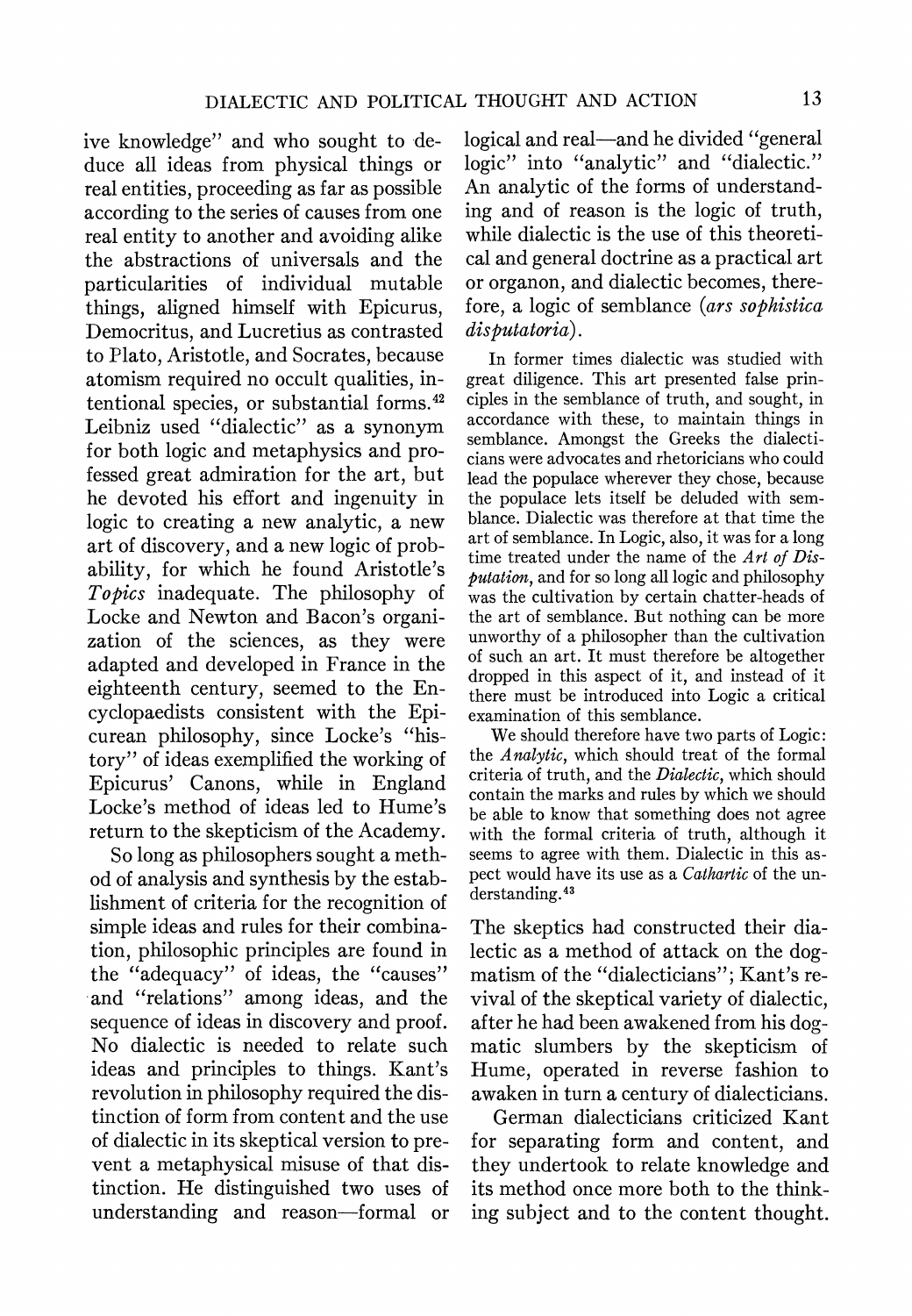**Fichte first tried to make formal logic coordinate with transcendental logic and then abandoned the attempt on the ground that it was involved in circular reasoning. Schelling defined dialectic as logic in so far as it is the form and the pure art of philosophy. Hegel likewise labored to avoid the separation of form and content and, agreeing with Schelling that the necessary thoughts of the human spirit correspond absolutely to the essence and forms of the development of things, took as a postulate of method the principle that the creative advance of pure thought in its dialectical self -development by negation and identity is identical with the self-production of existence and that the subjective necessity of thought therefore must also be the criterion of objective truth. Schleiermacher, building on Plato and Schelling, argued for a parallelism, not an identity, between the forms of thinking and knowing and the forms of real existence, and divided dialectic into a transcendental and a technical or formal part. Looking back on this development in 1857, Ueberweg places Schleiermacher in a middle position between the subjectively-formal logic of Kant and Herbart and the metaphysical logic of Hegel which he finds comparable to the middle position of Aristotle's logic.44 Of the vast number of varieties of dialectic constructed and examined in Germany during the nineteenth century, three forms were to have particular influence on the continent of Europe during the twentieth century-Hegel's systematic elaboration of a dia**lectical method and its application in **phenomenology, in history, and in the history of philosophy, together with two strenuous reactions to Hegel. One was a reaction with historical roots in the skeptical tradition, designed to save philosophy from dogmatism and the individual** 

**from absorption into undifferentiated wholes like spirit or the universe or history or the masses; it took a variety of individual forms, such as Feuerbach's conviction that the truth is neither in materialism nor idealism, in physiology nor psychology, but in anthropology, which is nothing but the point of view of perception which provides totality and individuality; or Kierkegaard's opposition to rationalism and irrationalism in a dialectic of either-or, of self and other, of equivocation; and Nietzsche's opposition to collectivism and individualism in his transvaluation of values. The second was a reaction by inversion, employing dialectic on matter rather than spirit for scientific rather than utopian purposes, which likewise has its prototype in the ancient history of dialectic. Marx considered his method to be the direct opposite of Hegel's, because for him the ideal is nothing else than the material world reflected by the human mind and translated into forms of thought, while the Hegelian dialectic was a mystification; and Engels, tracing dialectic back to the Greeks and finding the readoption of dialectic the greatest merit of recent German philosophy which culminated in Hegel, went to nature for the test of dialectic, since natural processes in their sequence, movement, birth and death are dialectical, not metaphysical.** 

**Ueberweg could find little influence of German dialectic or logic on English logicians.45 This is true enough in logic, and many nineteenth-century British philosophers, like Hamilton, thought of the Scottish Common-sense philosophy as a reaction to skepticism consistent with Kant's critical philosophy. Coleridge developed a dialectic in which he found a use for both Kant and Schelling, and the British idealists of the nineteenth and twentieth centuries acknowl-**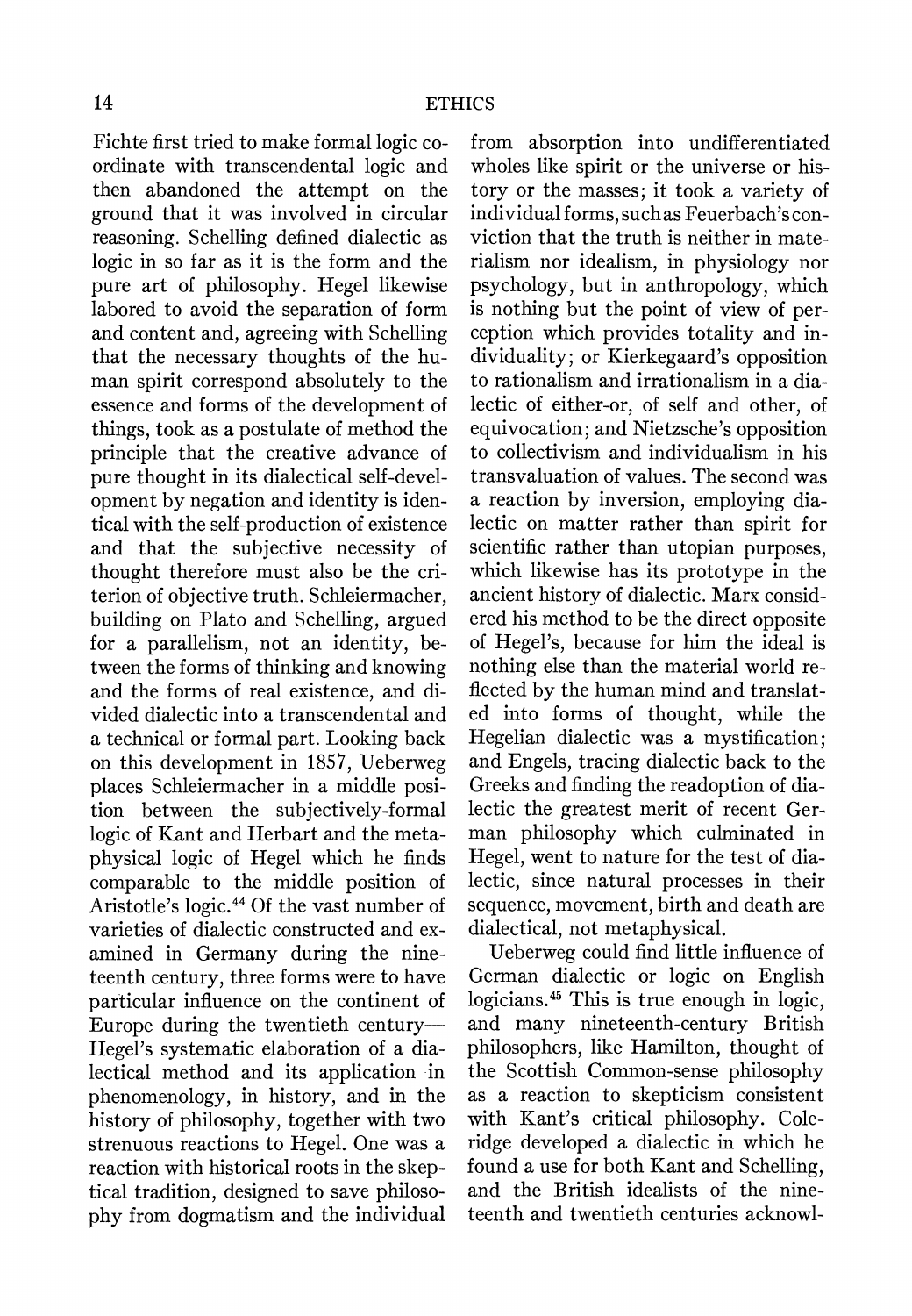**edged the influence of Hegel, often protesting, like Ferrier, that they were unable to understand him or, like Bradley, that they could not call themselves Hegelians, partly because they could not say that they had mastered the system, partly because they could not accept what seemed its main principle. That main principle is the identity of the real and the rational, of reality and thought, and in the last pages of The Principles of Logic Bradley returns to his basic objection:** 

**Unless thought stands for something that falls beyond mere intelligence, if "thinking" is not used with some strange implication that never was part of the meaning of the word, a lingering scruple still forbids us to believe that reality can ever be purely rational. It may come from a failure in my metaphysics, or from a weakness of the flesh which continues to blind me, but the notion that existence could be the same as understanding strikes me as cold and ghost-like as the dreariest materialism. That the glory of this world in the end is appearance leaves the world more glorious, if we feel it as a show of some fuller splendour; but the sensuous curtain is a deception and a cheat, if it hides some colourless movement of atoms, some spectral woof or impalpable abstractions, or unearthly ballet of bloodless categories. Though dragged to such conclusions, we can not embrace them. Our principles may be true, but they are not reality. They no more make that Whole which commands our devotion, than some shredded dissection of human tatters is that warm and breathing beauty of flesh which our hearts found delightful.46** 

**Collingwood, who defends Bradley, once again, from the imputation of Hegelianism and who sees him as a disillusioned and cynical follower rather than as an opponent of Mill, goes back to Plato for a definition of dialectic: it is a method of thinking by question and answer for the purpose of bringing hypotheses to light;47 it is not so much an alternation of question and answer as a perpetual restatement of the question, which is identical** 

**with a perpetual revision of the answer.48 This Platonic dialectic, "the interplay of question and answer in the soul's dialogue with itself," is continuous with Bacon's interrogation of nature, with Kant's test of the intelligent man by his knowledge of what questions to ask, and, finally, with the pragmatic criterion.49 All art, religion, and science rest on perception or history, as the earlier terms of any dialectical series on the later,50 but the dialectic has returned from the "abstract positivism" for which Hegel was responsible, to the insight of Kant.5"** 

**American philosophy followed much the same course of development. The philosophic positions that were represented by the framers of the Constitution had no tinge of dialectic. Jefferson found Plato full of "whimsies, puerilities, and unintelligible jargon," of "sophisms, futilities, and incomprehensibilities," foggy,52 dealing out mysticisms incomprehensible to the human mind. He counted himself an Epicurean (quoting the doctrines of Epicurus from Gassen**di's Syntagma),<sup>53</sup> and he considered **Destutt de Tracy's Elements of Ideology "a production of the first order in the science of our thinking faculty, or the understanding."54 Madison sought to embody in the Constitution means to increase faction in order to prevent the domination of one party, arguing that the rights of property originate from the diversity in the faculties of men, and that the possession of different degrees and kinds of property results in different interests and parties. The Transcendentalists employed forms of the dialectical method as did the St. Louis Hegelians, but Idealism in the United States, as in England, was usually mixed with a touch of Scottish Common-sense or of Kantian philosophy and usually paused at the point from which Bradley too had**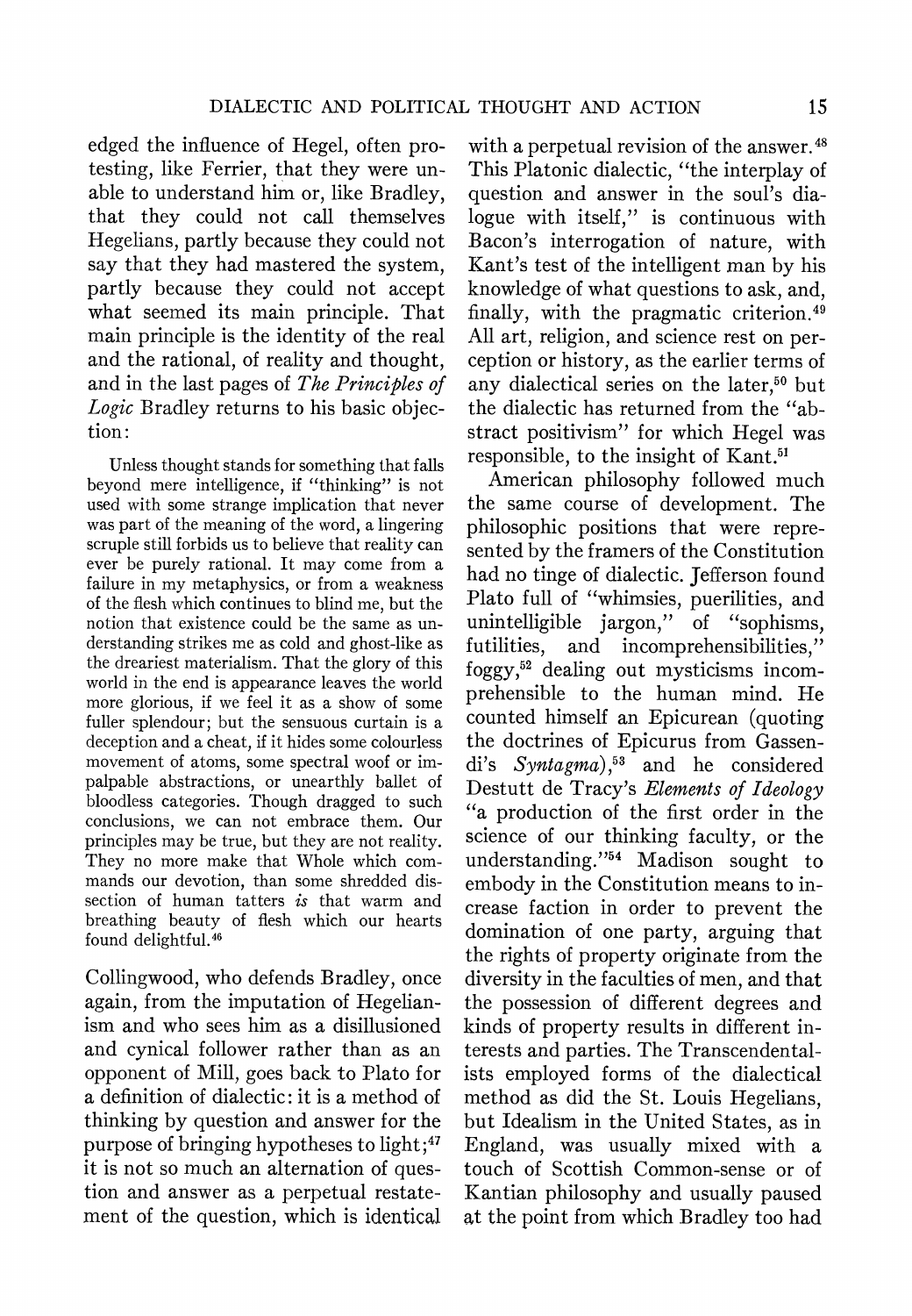**turned back. John Dewey, who was encouraged to undertake philosophy as a career by W. T. Harris, the Hegelian, draws a vivid picture of the ferment of reaction against "atomistic individualism and sensationalistic empiricism" in the 'eighties and 'nineties. He was himself attracted to Hegel by the Hegelian reduction of divisions and separations, by Hegel's synthesis of subject and object, matter and spirit, divine and human, and by his treatment of human culture, institutions, and arts.55 Dewey drifted away from Hegelianism because the schematism seemed to him artificial, but he continued to recognize the depth of some of Hegel's ideas and the acuteness of some of his analyses when taken out of their dialectical setting. Nothing could be more helpful to present philosophizing, Dewey remarks, giving body to this distinction of dialectic from the simplifications it had suffered, than to free Plato from the two distortions to which he has been subjected in interpretationskepticism and overriding dogmatic system.** 

**Dialectic, in the sense of a method based on an identity or a strict parallelism of thought and being, of the processes of thinking and those of historical development, never gained a foothold in English or American thought. Even in the broader sense of a method employed by idealists in which dialectic was widespread during the last decades of the nineteenth and the first decades of the twentieth century, it has been on the wane for the last thirty years. Hegelianism has not had a revival in Great Britain or the United States in the twentieth century, and there have been few Marxist philosophers in Great Britain and fewer in the United States, where there have been no dialectical materialists of the stature of Haldane or Bernals, In**  **spite of pilgrimages of students and lectures of displaced professors, there has been little spread of phenomenology or existentialism, although there is some indication that the influx of returning students after the Second World War may have more influence. On the continent of Europe, on the other hand, the dialectical method continues to flourish: there are Marxist philosophers in Western Europe; there has been a revival of Hegelianism in France and Germany, and the Italians still pose their philosophic questions in a framework derived from Hegel by Gentile and Croce; various forms of phenomenology, existentialism, and the philosophy of the Spirit have spread dialectic far and wide from the Scandinavian countries to Latin America, Spain, Italy, and Egypt. Among the many ways in which the world may be said to be divided today, there is one which is a source of the dialectics which determine all other divisions of mankind by fears, interest, and goods: the world is divided into dialecticians and nondialecticians, and the resulting differences affect issues and modes of thought far removed from the distinctions and speculations of philosophers.** 

## **II. THE NATURE AND VARIETIES OF DIALECTIC**

**The history of dialectic leaves little doubt concerning the possibility of defining dialectic unambiguously or of distinguishing clearly between dialectical and nondialectical methods. In a true sense, there is no history of dialecticthere are dialectical histories of dialectic which treat all method of thought, action, and expression as dialectical or as deviations from dialectic; there are nondialectical histories of logic and scientific method which treat dialectic as meta-**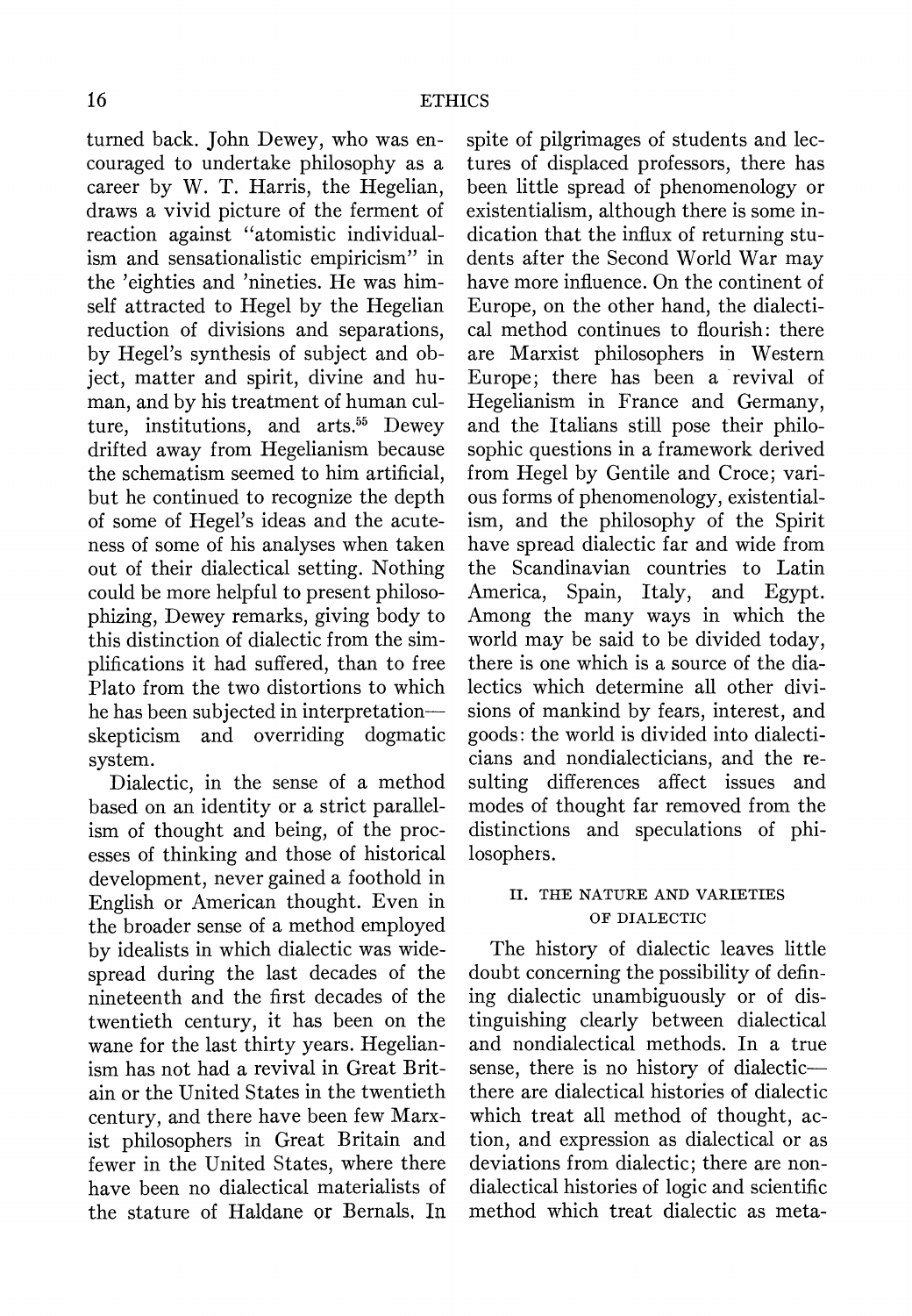**physical or mystical transformations of logic. Some order can be introduced into this rich diversity of histories and of facts about scientific and philosophic methods by using the two extremes of these shifting oppositions of methods and interpretations which remain fixed. From antiquity to the present, there have been philosophers who have rejected dialectic totally, as the Epicureans did in antiquity and again in the seventeenth century, substituting in the place of its verbal distinctions and fictitious entities hypostatized to serve as subjects for those distinctions a few canons or rules, which depend for their criteria on sense, anticipations, and passions;56 such logicians usually fare badly in dialectical histories, even when the dialectic of history is moderated by skepticism as it was in Cicero's accounts of dialectic. At the other extreme, there have been dialecticians who have based philosophy on "being" rather than "becoming" and who have ordered the perceptions of sense and the categories of discursive understanding according to the intuitions of reason; the accounts of these philosophies are brief in the histories of logic, consisting usually, when they are mentioned, of a refutation of separated Ideas or transcendent entities or a demonstration that dialectics depart from the principles of logical proof in the degree that they depart from empirically based distinctions. The advancement of science and the investigations of cultures have vastly increased the knowledge, the data, and the insights available to logicians and dialecticians, but the pattern of opposition of methods has been little altered by the vastly increased content in which they are employed. Alternative methods have been grouped about the two extremes, and the intermediate methods are interpreted and used both as dialectical and as nondialectical.** 

**The common basis which joins the two extremes is the obvious fact that differences, oppositions, and contradictions are encountered in the phenomena of experience and in the processes of thought. The two extremes differ basically on the question, whether science and knowledge depend on establishing principles and demonstrating propositions which avoid contradictions or whether the method of philosophy and science depends on reproducing or rediscovering in thought the contradictions and resolutions discovered in things. The basic laws of dialectic, which go back to Plato and are discussed by Proclus, are developed explicitly by Hegelians and Marxists-the unity of opposites, the transformation of quantity into quality and vice versa, and the negation of the negation. The basic laws of logic have had a history of interpretation and use which goes back at least to Aristotle-the principles of identity, of contradiction, and of excluded middle. Both assumptions have been used to construct philosophic systems and to interpret the methods and problems of science and of practical action, and the applications and meanings of both sets of principles have been variously elaborated. The difference between the resulting methods and systems cannot be found simply in the difference between a logic which employs terms literally and a dialectic in which terms are used analogically and without fixed meanings, for the logic of univocal definitions and formal proofs frequently depends on a prior exploration of the varieties of possible or actually employed meanings and of probable or plausible hypotheses; and even the dialectics which dispense with, or transcend, the principle of contradiction can be made to yield, if desired, literal statements and definitions, static distinctions and combinations, and specific**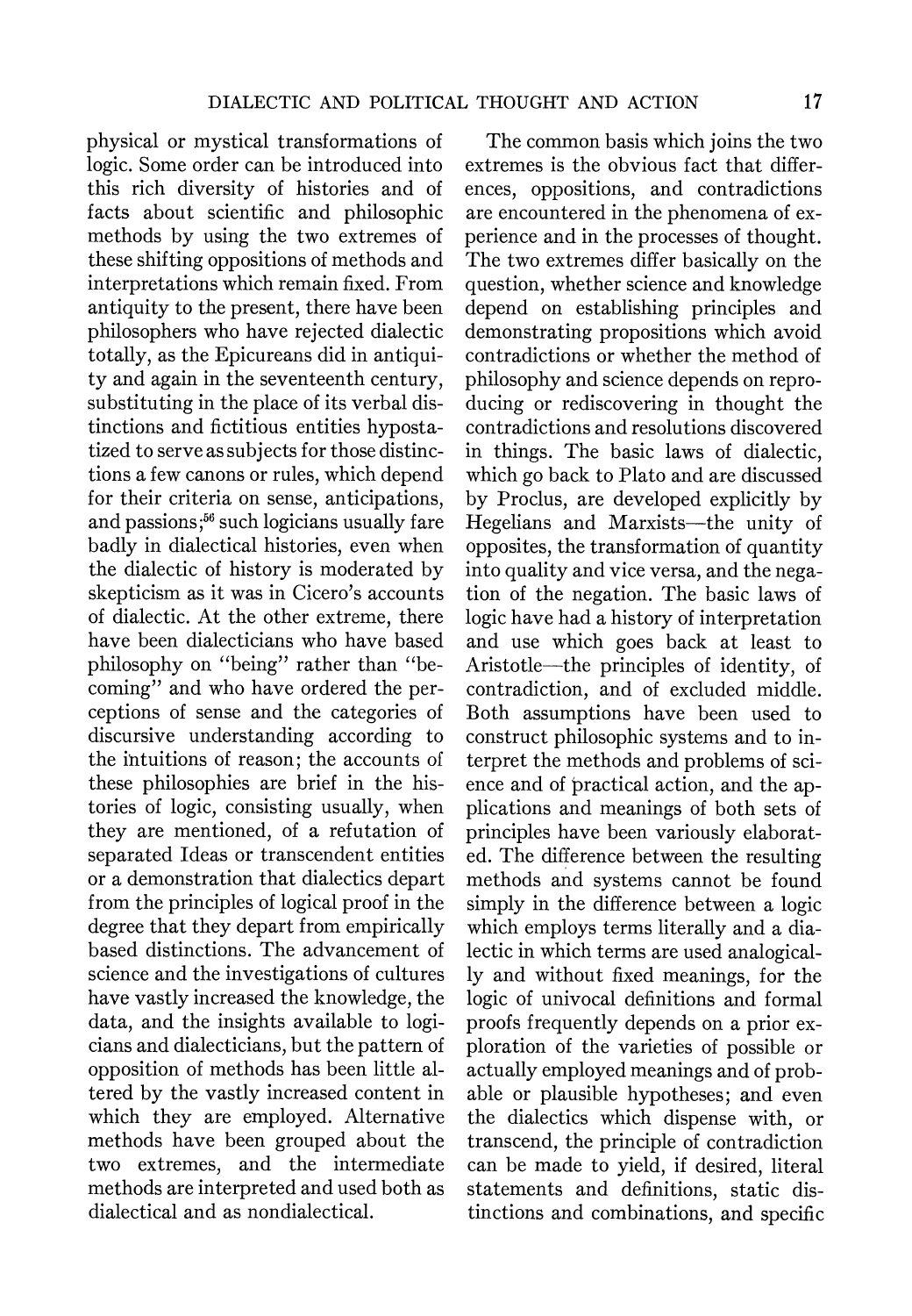**exemplifications and formal proofs. Nor can the difference be found simply in different developments of commonly conceived procedures proper to logical or dialectical method-inquiry and proof, induction and deduction, analysis and synthesis, construction and interpretation. The differences between the many dialectics and the many systems of logic (including the instances in which logic is identical with dialectic, those in which dialectic is a part of logic, and those in which logic is a part of dialectic) can, however, be arranged under main headings as they are seen in the perspective of the two extremes: a dialectic of identity of thought and being in which language is adapted to reflect a truth which is found only in system and which cannot be expressed literally, and a logic which seeks literal precision in the designation, description, and prediction of specific facts and events.** 

**Three fundamental possibilities are found for the development of a dialectic of identity, or strict parallelism, of knowledge and being, of the processes of thought and the developments of things. The relations of these dialectics to each other and their characteristics are determined by the dialectical pattern of the basic terms "knowledge" and "being," "knowledge" and "opinion," and "being" and "becoming" (or their numerous equivalents and synonyms), and the three varieties of dialectic recur repeatedly in the dialectical successions and oppositions of history and thought. A dialectic of identity of thought and being may, in the first place, be constructed on the supposition that the real is rational and that the underlying structure of existence is found in ideas which are truly and which are reflected in events, thoughts, and arguments: idealistic, transcendental, and mystical dialectics,** 

**which are based on this assumption, tend to hierarchies culminating in a single principle, like Being, or the One, or Reason, or the Good. An inverted dialectic may, in the second place, be constructed on the opposite supposition that reason finds its basis in the processes of nature and history and that ideas are material or determined by material structures, relations, and sequences: materialistic dialectics, like those developed by the Stoics and the Marxists, are presented as true developments of the dialectical method freed from mystifications and brought into scientific relation with reality and history; and the necessary principles disclosed by the dialectic therefore reflect the reason, providence, or necessity governing the universe. A dialectic of experience, of opinion, or of the self may, finally, be constructed in opposition to the dogmatisms of systematic idealisms and materialisms: pragmatic, suspensive, and constructive dialectics, like those developed by the sophists, the skeptics, and the existentialists, use the balances of doctrines and attitudes to dissolve the metaphysical fixities and unities of matter and mind and to counteract the force of social, political, or theological uniformities which degrade values, prevent insights; and enslave action and thought; they find their principles in the individual, his attitude and actions, his situation in the world and in relation to other selves, and the transcendent appears, if at all, in the form of the Comprehensive,**  das Umgreifende, tò periéchon. The mini**mum requirement which all three of these forms of dialectic (as well as the numerous variants of each) satisfy, in this dialectical perspective, is found in the common meaning of the name they share, which Jaspers recently expressed when he restated the ancient insight in scarcely altered form: "The truth begins**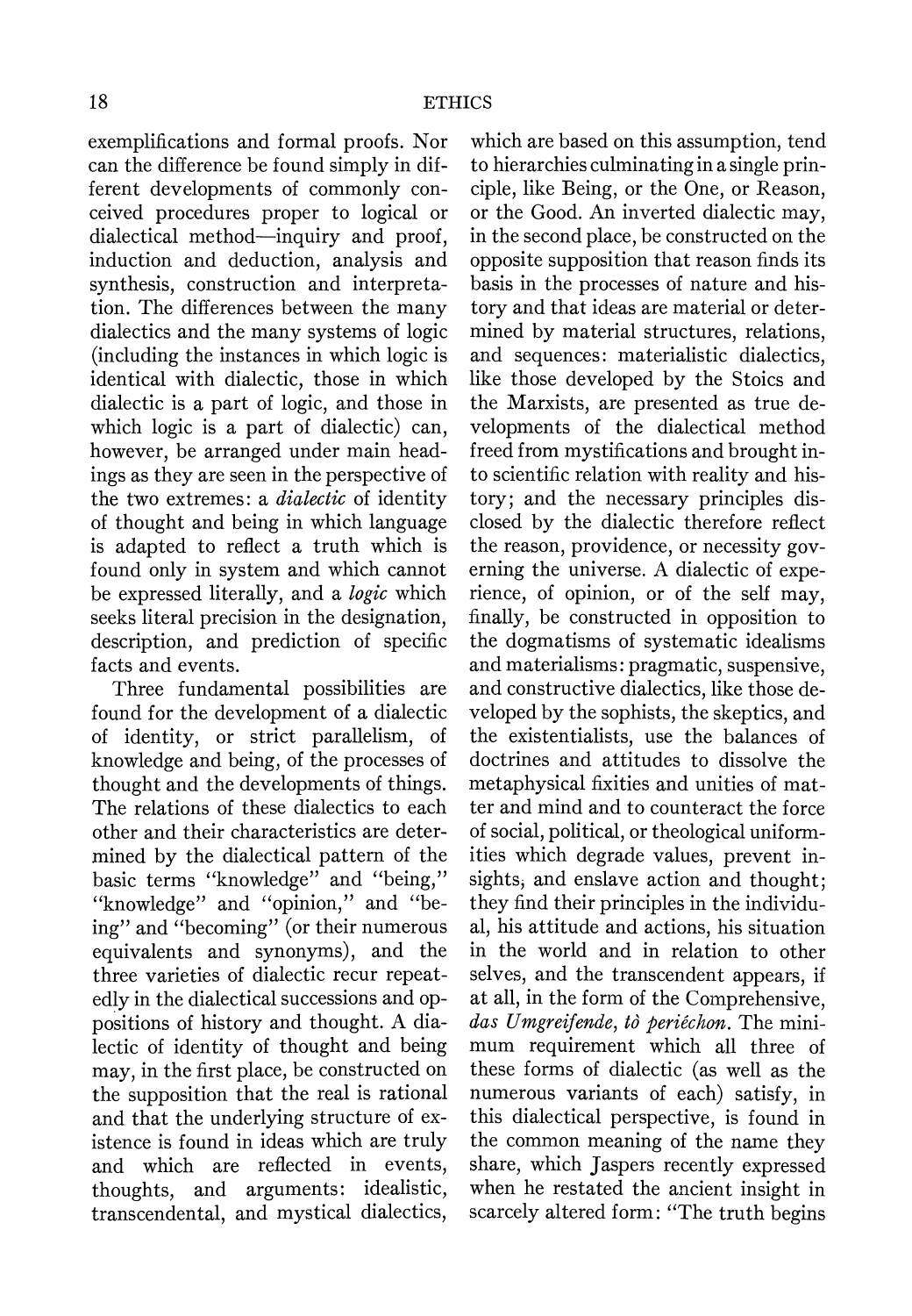with two,"<sup>57</sup> that is, thought is *dialéges***thai and its basis is opposition. In this perspective nondialectical philosophies are incomplete and defective because they are abstract, that is, they separate knowledge from knower and known; or mechanistic, that is, they relate knowledge to statically conceived material elements; or dogmatic, that is, they reduce knowledge to a set of unanalyzed beliefs about reality. These errors are treated differently in the different forms of dialectic: the abstractions of formal logic have a proper and limited use in an idealistic dialectic; the static distinctions of a mechanistic materialism have at least a historical and preparatory value in a materialistic dialectic; the varieties of dialectics, freed from dogmatism, may be viewed as different approaches to an identical truth in a suspensive or existentialist dialectic.** 

**Three fundamental possibilities are found for the development of a nondialectical logic of univocal statements and' grounded inferences. All three are based on the assumption that there is no precise parallel between the processes of thought and the processes followed in the development of the object of thought. The distinctions between the forms of logic are determined by fundamental assumptions concerning distinctions and relations among things, thoughts, and language. From the perspective of such logics, or at least of some of them, dialectic may have justifiable propaedeutic or supplementary uses, but when dialectic depends on metaphysical assumptions concerning the rational or material structure of reality or history, it is useless or deceptive as method and erroneous as doctrine. A univocal logic may, in the first place, be constructed as a system of rules of operation and criteria of empirical evidence and prediction: the Epicure-** **an Canon, Locke's semiotic or logic, which is designed to avoid the confounding of the signification of words prevalent in the traditional logic and the art of disputing, and Bridgman's operationalism establish meanings wholly on the empirical elements of which they are composed and on the operations by which they are defined; dialectic from the point of view of such a logic is a verbal art which commits the error of confounding words and things and which should be wholly avoided. A univocal logic may, in the second place, be constructed by distinguishing the forms of argument which are general from their material and concrete uses: Aristotle's Organon, Kant's general logic, and Dewey's theory of inquiry in varying ways differentiate the forms of inquiry and proof from their applications, warranted and unwarranted. Aristotle, in the Prior Analytics, analyzes the syllogism, which is employed in all inquiry and proof, and then, in the Posterior Analytics and Topics, differentiates scientific or apodictic from dialectical syllogisms by their principles, the former being based on things and causes, the latter on opinions and questions; dialectic has a use for such a logic in clarifying our ideas and testing our principles. Kant likewise differentiates analytic and dialectic, but dialectic is the logic of semblance and illusion in the critical philosophy, and its use is cathartic. Dewey explores the twoway connection between logic and philosophical systems: every system of philosophy develops its own interpretation of logical forms and relations, but it is also dependent on logical methods to establish dialectical consistency internally and also plausibility of application to external things.** 

**In order to gain adherents and to endure, a philosophical system must not only maintain a reasonable degree of internal dialectical con-**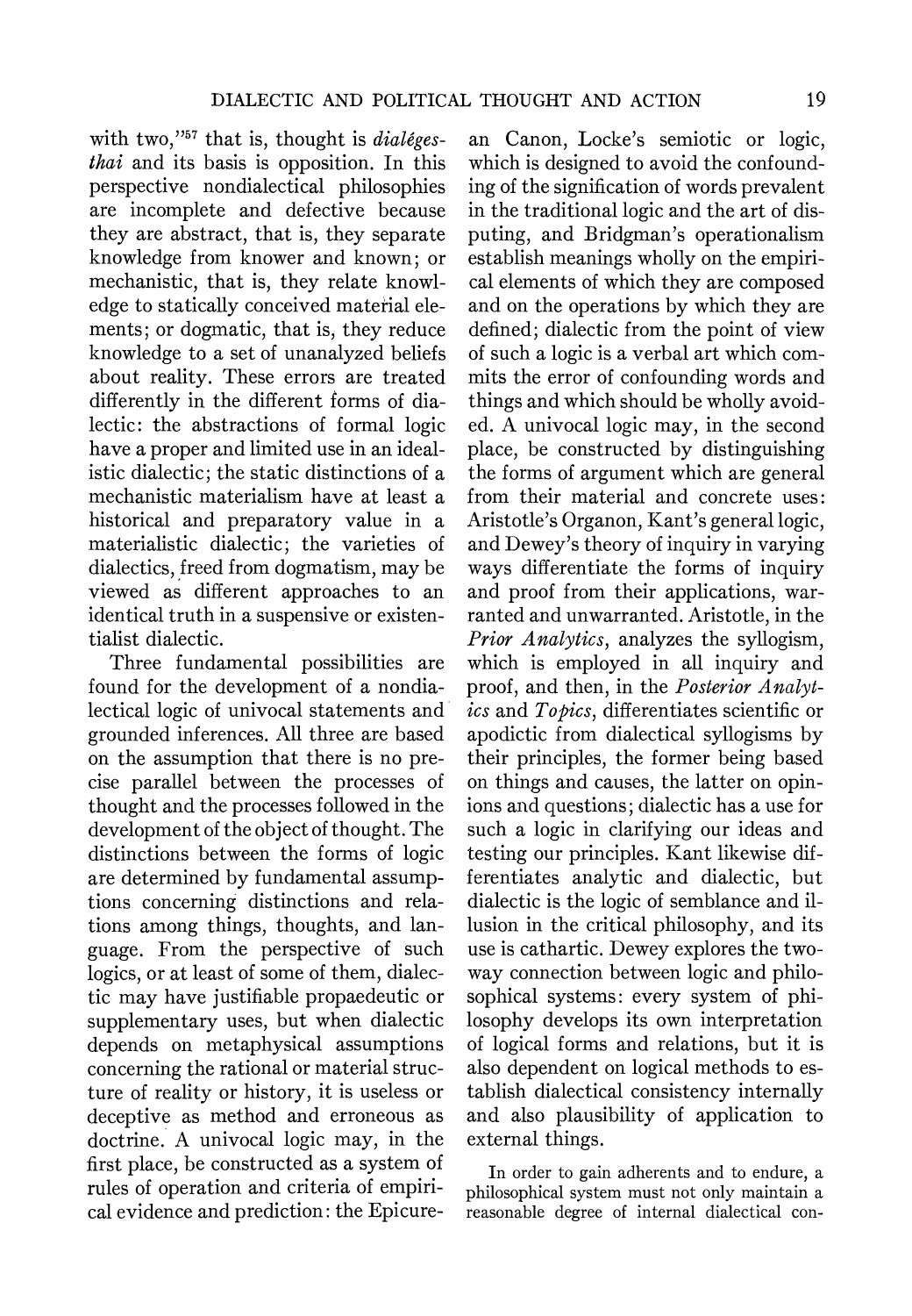**sistency but must square itself with some phases and conditions of the methods by which the beliefs that are entertained about the world have been reached. It does not suffice that a system have a consistent logic of discourse. It must also have a considerable measure of plausibility in application to things of the world if it is to gain and hold adherents. It follows that every main philosophical theory of knowledge must not merely avoid fallacies from its own standpoint, but must borrow its leading principles from some phase of the logical pattern of inquiry in order to avoid material fallacies.58** 

**A univocal logic may, finally, be constructed by examining languages and what they signify or by constructing languages and interpreting them or by inquiring concerning what might be said and the grounds for assent: the version of the Stoic logic preserved by the Skeptics, the late medieval parva logicalia, and the linguistic analyses of logical empiricism in varying ways differentiate meanings and truths based on the applications of language from meanings and truths based on the structure of language: dialectic from the point of view of such a logic may have a legitimate use (when it avoids meaningless or dogmatic statements) in those regions of decision which precede or transcend a given language and which fall in the scope of pragmatic considerations determining the characteristics of a language. The minimum requirement which all three forms of logic (and their variants) satisfy, in this nondialectical perspective, is found in their common effort to establish inferential relations among empirically ascertainable and univocally stateable facts. In this perspective, dialectical philosophies are in error because they transcend experience, create fictitious entities, and construct meaningless sentences and invalid inferences. For logics based wholly on experience and experiment, there is no use for dialectic in any form; for a logic of inquiry, dialectic can yield no scientific** 

**proofs, but it is useful to clarify minds and to test principles; for a logic of signs and symbols, dialectic may provide a trial and error process antecedent to the determination of a language and the expression of warranted meanings.** 

**The identification of dialecticians and the description of dialectic change with changes in these perspectives. From a nondialectical perspective Bacon's and Descartes's disavowals of dialectic are convincing, and their methods can be described nondialectically; nonetheless, they figure in histories of dialectic, and dialectical devices can be found in their methods. According to Kant dialectic is the logic of semblance, but a dialectician would properly go to Kant's Idea of a Universal Cosmopolitical History, which is not dialectical in Kant's sense, for examples of his anticipation of dialectical history. The fact that there are many meanings of "dialectic," that the meanings and the applications of the term shift, and that there are like differences concerning the nature and scope of logic -whether it is restricted to deduction, or whether it includes inquiry and discovery, theory-construction and interpretation-does not present a problem to be resolved by determining what dialectic in fact is or should be, but rather sets the problem of the relation of dialectic to political theory and action. To treat the nature of dialectic it would be necessary to take a stand on method and treat logic and dialectic from one perspective.59 But the problem of the bearing of dialectic on political theory and action today arises precisely from the fact that many varieties of dialectic as well as alternatives to dialectic are used in technical and ordinary discussion of action. If, as we have assumed, it is improbable that dialectic will be abandoned and unproved that dialectic leads necessarily or uniquely to**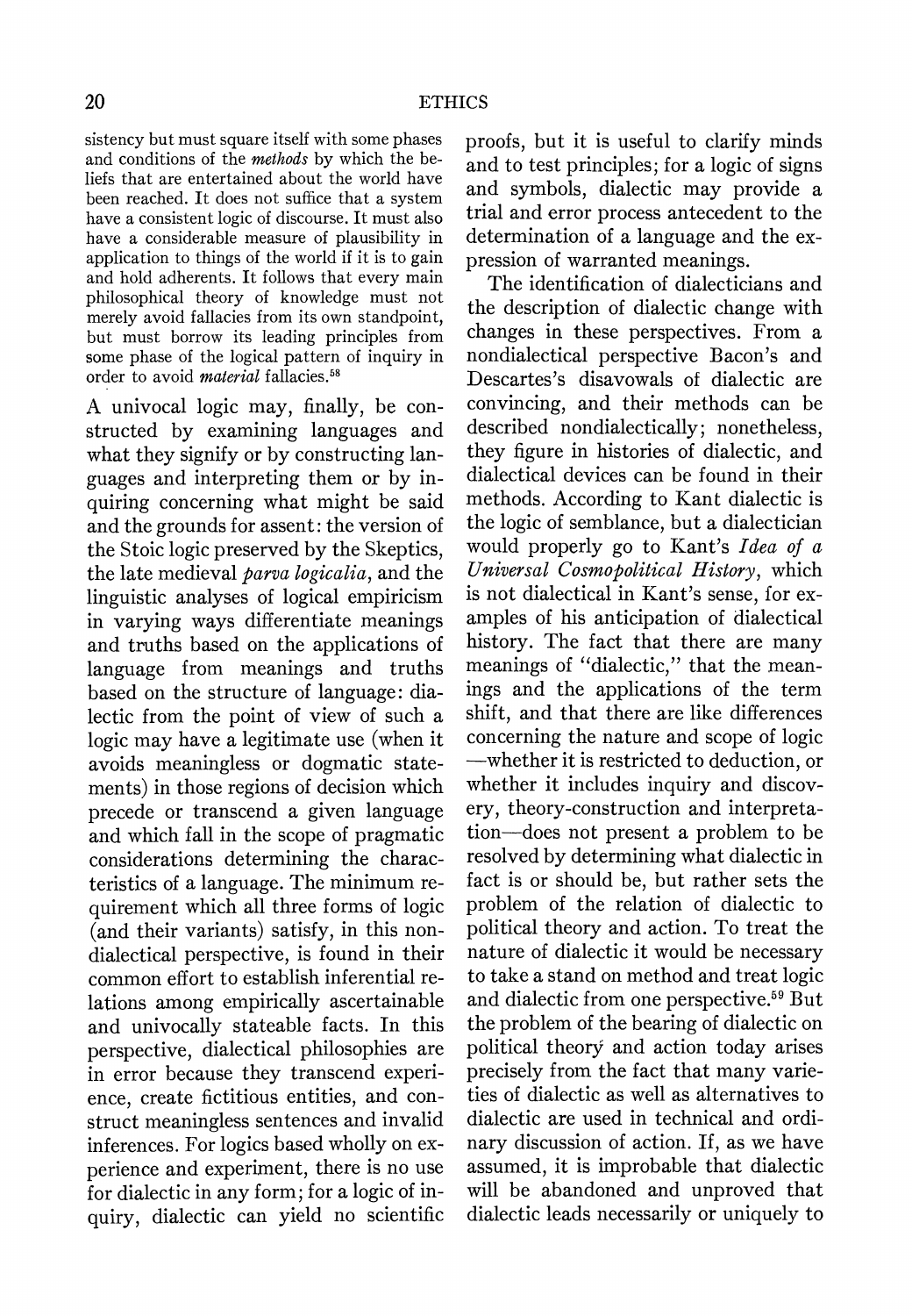**antidemocratic institutions and policies, and if, as we have tried to show, dialectic is a mode of thought little practiced and therefore uncongenial in recent Anglo-American traditions, the problem centers precisely in the possibility of communication and agreement between modes of thought which present totally opposed conceptions of how reason, or intelligence, or science can be applied in action-for the conceptions of what constitutes science or knowledge, of how facts are ascertained and history is interpreted, and of the nature of freedom and the means by which it is secured differ in dialectical and nondialectical modes of thought.** 

#### **III. DIALECTIC AND ACTION**

**The use of intelligence, reason, or science is far less simple than the compilation of precepts by which men may be made or may become intelligent, reasonable, or scientific, for prescriptions embody a conception of reason, and few bodies of men, unless associated on grounds of doctrinal agreement, are in accord concerning what reason is or concerning what is reasonable. The differences between dialectical and nondialectical thought are even sharper in application to action, for two related reasons: (1) science and proof depend, from a nondialectical point of view, on making distinctions which seem unwarranted and stultifying to the dialectician, and (2) all the terms by which the distinctions or the identifications are made assume different meanings in the statement of the issue. In theoretical questions this continued opposition of multiple meanings and methods has an advantage in presenting a variety of hypotheses and, even from the perspective of literal theories of logic, the advance of knowledge can be shown to owe much to dialectic and dia-** **lecticians. In any case, the opposition has been continuous enough in Western thought to justify Coleridge's dialectical judgment that all men are born Platonists or Aristotelians. The opposition of hypotheses in action, however, takes the form of opposition of irreconcilable courses of action: intelligence is used not only in forming the policy but also in securing its success; the success of a policy in fact or in history is a test not only of its wisdom but of the force, tenacity, and often the survival of its proponents; and truth or error in action has a moral dimension which affects freedom and future decisions. The differences between the statements of each of these problems which are acceptable on dialectical and on nondialectical grounds are so sharp that they leave little basis for discussion, and they make decisions concerning action, as well as concerning discussion and the use of reason, arbitrary, inevitable, and dependent on persuasion or a show or use of force.** 

**The three questions in which the relation of dialectic to action come to focus are intimately connected, and indeed inseparable, in any dialectical analysis. (1) The application of thought, science, or philosophy in action is dialectical: it involves the development of man relative to himself and to other selves and in the context of society and of theworld; to treat those relations requires a transcendental logic (in which morality, science, society, and the state are interrelated aspects or stages), or a science of the history of society (which has the certainty of natural science and in which the social superstructure of laws, governments, arts, sciences, religions, and philosophies are ideologies expressive of the interests of those who hold them), or a science of man (in which man creates himself, his society, and his environment). (2) In any**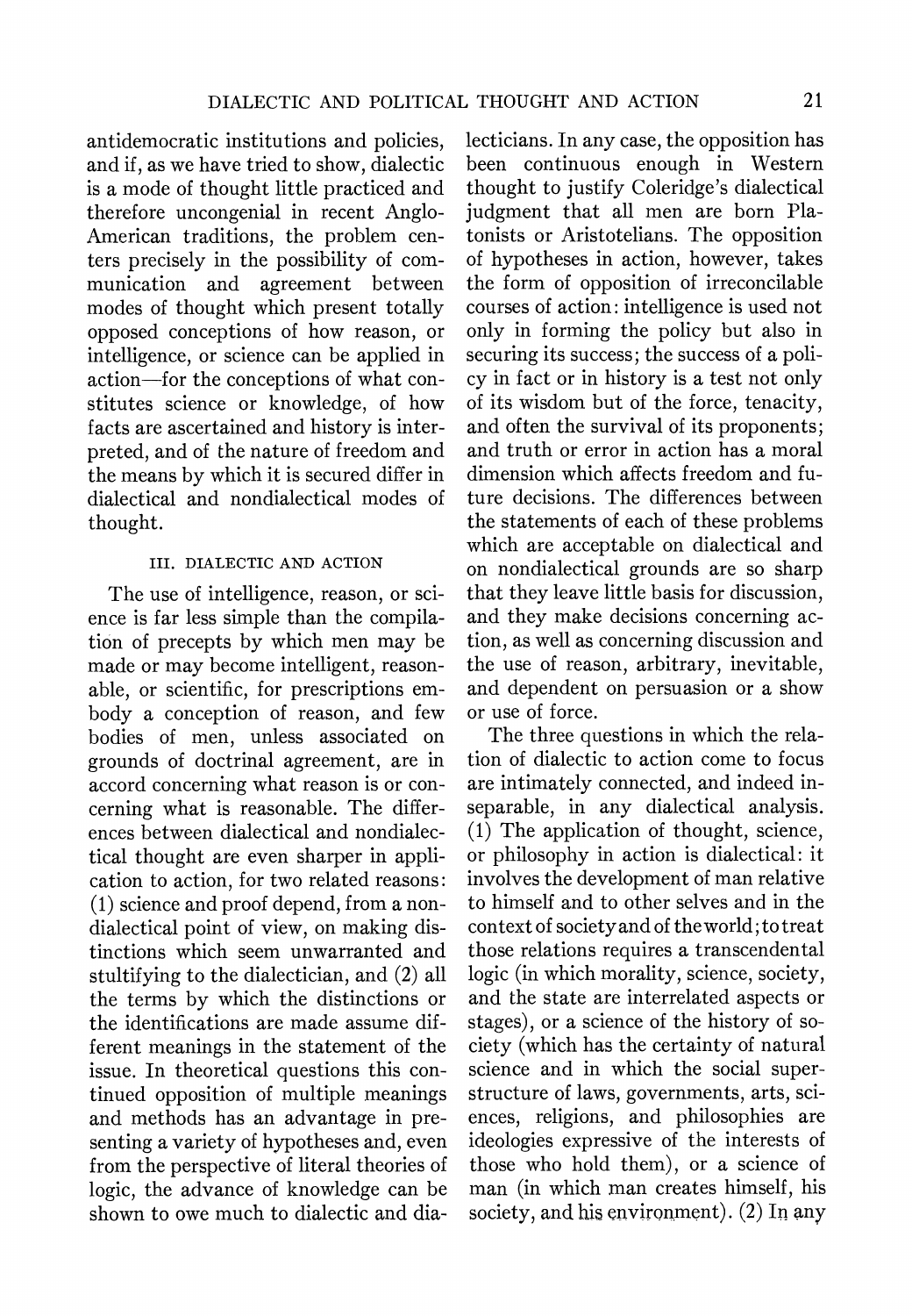**such organic universe of things and thoughts, the nature of things is inseparable from their development, and proof becomes in some sense identical with history: Hegel sought the dynamism of the concrete in phenomenology which traces the same basic structure as is revealed in logic, in the philosophy of history, and in the history of philosophy; Marx and Engels conceived the history of society as basic not only to development of society but of all forms of action, association, and thought, and as identical with the science of nature; Croce reduced philosophy to historiography; and Gestesgeschichte and the sociology of knowledge borrow like dialectical devices from Hegel and Marx. (3) In such a relation of thought and being, freedom is, in some sense, the very essence of man, and history traces the realization of that essence and the progressive extension of freedom to more men and to more aspects of their activities; but freedom consists, not in the possibility of choosing according to one's own preference between alternative courses of action, but in the choice of the right course as it is dialectically determined.** 

**Nondialecticians-both those who develop their positions with explicit reference to logic and those who sense an unanalyzed danger in englobing transcendentals, material forces, historical neces**sities, societies, and states-react in **many ways to these three problems, and it' is not easy to reduce their positions to agreement except in their common opposition to the dialectical reductions. (1) In general, the nondialectician finds at the center of the problem of employing reason and science in action problems of the influence of noncognitive elements and problems of communication. His conviction may lead to the development of a \*science of man and of society comparable** 

**to the natural sciences or to the use of methods comparable to those of the sciences to establish communication and community; but these efforts are accompanied by awareness that the use of behavioral and social sciences is involved in moral and political problems and that the methods of communication are not identical with the methods of the physical sciences. (2) The relation of the sciences of nature and the sciences of man to action, far from providing grounds for identifying history and truth, suggests to the nondialectician a radical distinction between the history of the development of science and of the accumulation of knowledge, which has been progressive, and the history of social and political communities as well as the histories of the arts, religion, and philosophy. Such progress as the latter have shown has been spasmodic and intermittent, resulting more or less indirectly from the progress of knowledge; and, as Mill pointed out, the dictum that truth always triumphs over persecution is a pleasant falsehood which has become a commonplace by repetition in spite of the evidence against it.60 (3) Finally, history has not been the story of the progressive acquisition of freedom. That it has been may be made to seem the case, as Dewey points out, by proper selection and arrangement; but a more sober view of history discloses that the victory of democracy in the nineteenth century resulted from fortunate conjunctions of events and suggests that further progress can be made only by deliberate and intelligent**  endeavor.<sup>61</sup> Freedom, moreover, al**though its possibility is advanced by increased knowledge, is not an embodiment of truth but a consequence of establishing by political means a region in which the right to differ is protected, for to be free does not exclude the possibility of**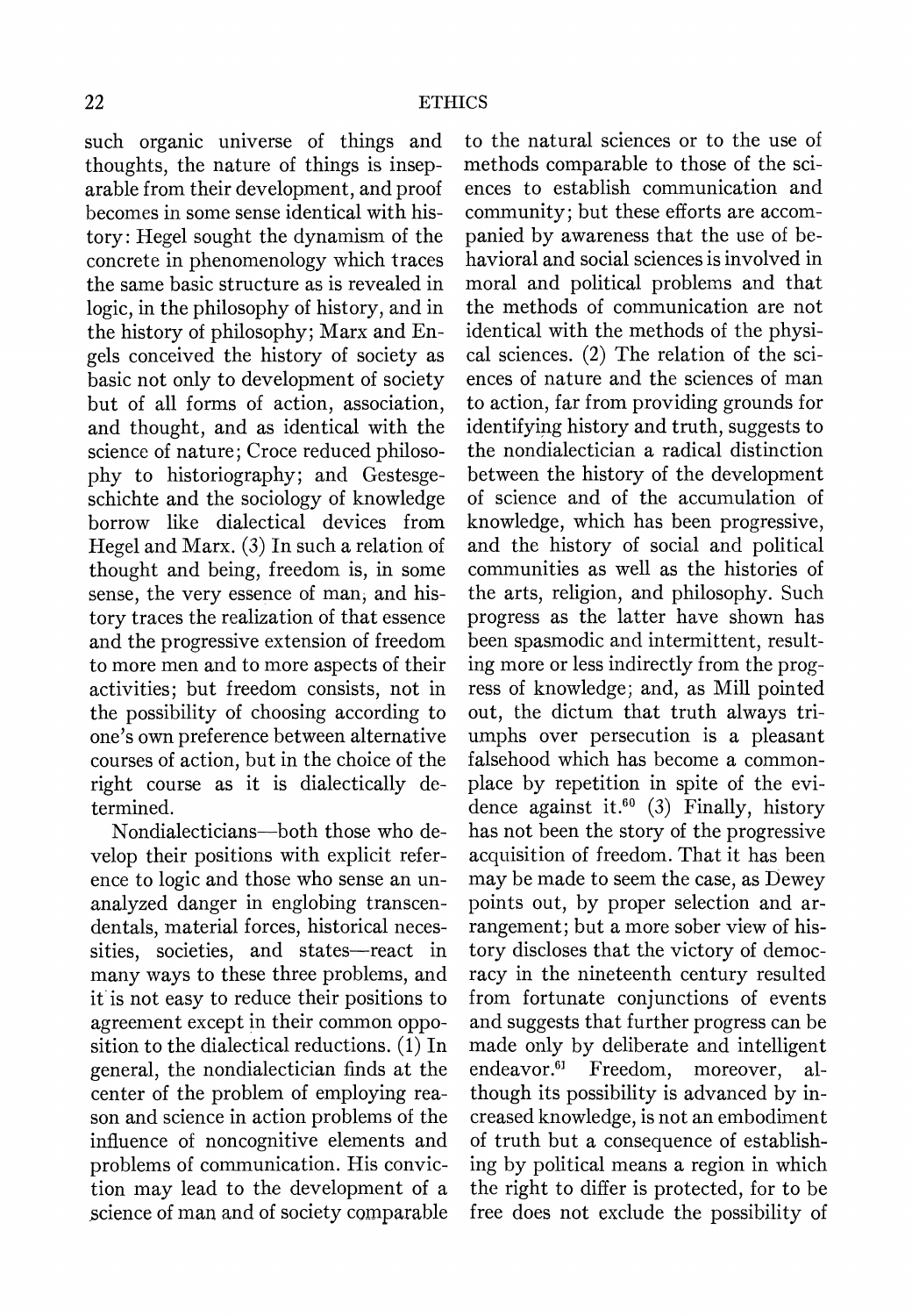**erring and, indeed, truth itself is advanced by the free intercourse of ideas.** 

**When action is thought to depend on resolving issues such as these, oppositions of policy become fixed, and to yield a position is often to endanger science, society, and freedom. Yet in theoretic problems there is a place for such oppositions, both on dialectical grounds, because truth depends on oppositions, and on nondialectical grounds, because progress in knowledge depends on the examination of alternative hypotheses. But if practical problems are treated as if they were theoretic oppositions, reason enters in their resolution only as it is used to destroy an opposed position concerning policy, science, or society. The use of theories has practical consequences that affect in turn the possibility of further developing theories; and the practical context has consequences in the development of theory and knowledge for use in practice. The oppositions of philosophies and ways of thought take two distinct forms: an opposition in which the issue is philosophic and in which the resolution depends on establishing the truth of statements, inferences, and interpretations; and a second-order opposition, in which philosophies and methods are encountered as facts, indistinguishable so far as they are used from other expressions of attitude, character, and preference, and in which the resolution depends on concrete action rather than on consensus of principle and of fundamental attitude.** 

**The practical use of knowledge-philosophic, scientific, or any of the forms of insight or wisdom that result from arts, religion, history, or experience-must take the accumulations and contradictions of professed knowledge brought into play in a situation as facts and instruments. The issues that separate dia-** **lectical and nondialectical modes of thought and that set them in radical opposition, which is tempered only by ambiguity, result from oppositions of philosophic doctrines or systems, not from the use of methods: (1) the possibility of using reason and knowledge to come to agreement concerning common action for common ends or goods does not depend on agreement concerning the reasons or the principles on which the action is based; (2) the interpretation of a present situation and its antecedents requires understanding of what other agents mean, intend, and value, but not necessarily agreement with their justification of meanings or interpretation of fact and history; and (3) common action and mutual understanding at once depend on mutual confidence and at the same time prepare a basis for it, but they do not require expression of agreement in doctrines (which may nonetheless be found to be coherent in their practical consequences) or in values (which may nonetheless be found to be identical despite the differences of their specific expressions). It is characteristic of ideological conflicts that each of the opposed positions finds ground to argue that the other depends on an enforced uniformity of doctrine, of social and political structure,**  and of principles and values—philosoph**ic principles, religious convictions, scientific presuppositions, social and cultural values, economic objectives, and political rights. Since actions are not determined exclusively by what is said or by what is intended, it is important that each of the parties to a practical dispute protect itself against the possibility that it is correct in this impression that its own values may be in danger and that the opposed arguments may be deceitful.** 

**The history and formal analysis of dialectic from a nondialectical perspective**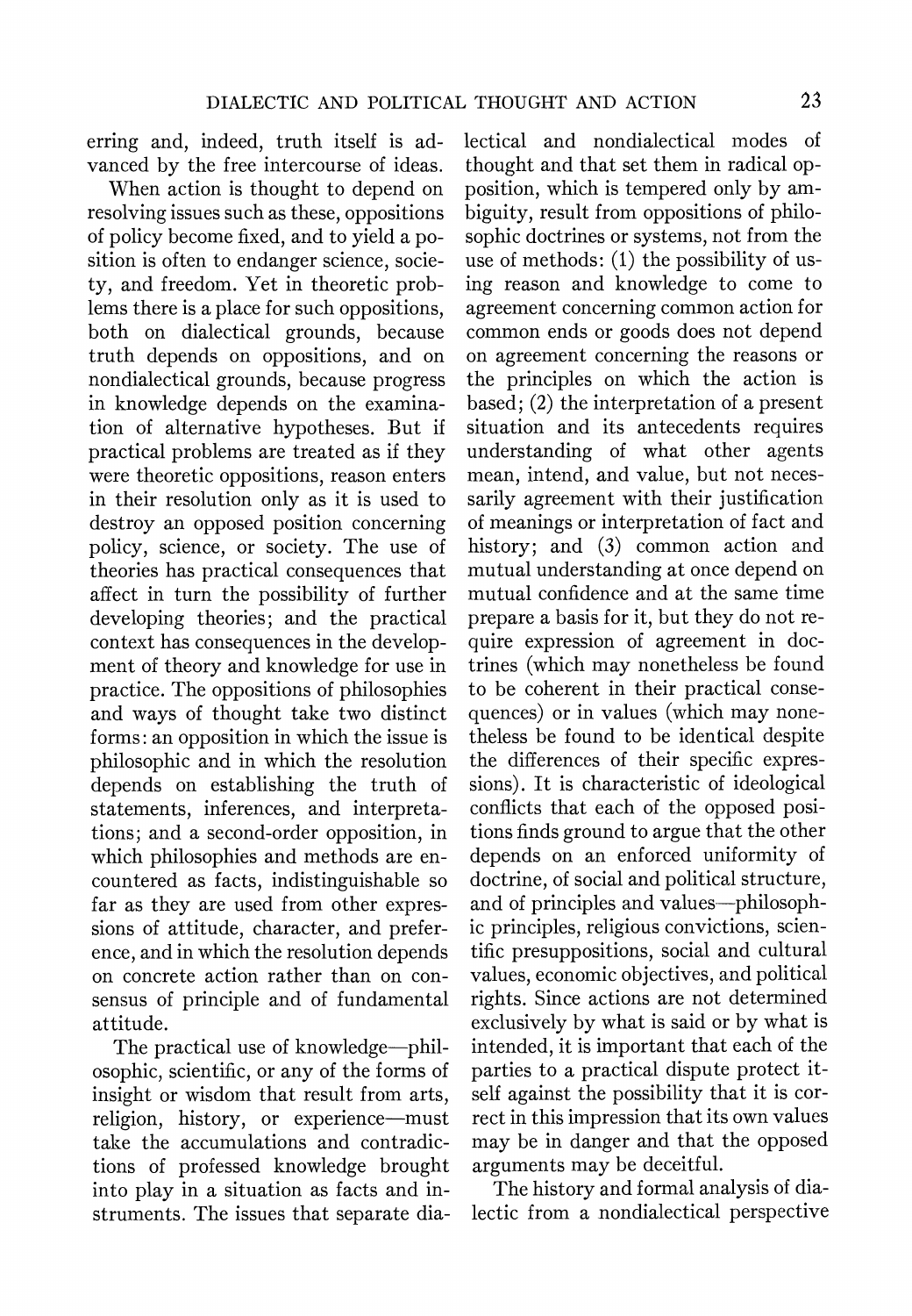**set a context for the statement of the practical problem, if historically dialectic (in the extreme form based on a supposed identity of thought and reality) has never been influential in the Anglo-American traditions and has seldom had less influence than in recent thought and action, and if essentially other modes of thought entail the possibility of negotiating action without agreement concerning reasons and the hypothetical entertainment of ideas and theories in free interplay to advance knowledge. The advantages of the opposed methods-dialectical and nondialectical-and the dangers of their conflict as they appear in nondialectical analysis should be subject to acceptable restatement in dialectical terms. In this perspective, dialectic undertakes to establish, by rational analysis, a common ground for understanding (of nature and of community), for confidence, and for action, but the dialectical use of reason encounters limits in the transcendent, the unknowable, or the necessary and, ultimately, encourages the use of force to achieve consensus and common action. The nondialectical use of reason seeks to advance understanding by exploring the varieties of possible hypotheses, to achieve confidence by discussion, and to institute common action by processes of coming to agreement; but it encounters dangers of relativism in different conditions, opportunism in action, and pious fraud in applying truths which have their force and cogency from other sanctions than proof or agreement. The lack of understanding, of confidence, and of bases for action between dialectical and nondialectical modes of thought is reinforced, if it is not founded on, the tendency of each to lose its peculiar value in the degraded form it assumes in ideological dispute. The dialectical invocation of truth as guide in action and in use** 

**of power is easily transformed into the assumption that those in power possess wisdom and defend truth (totalitarianism) or into the use of power (as in the dictatorship of the proletariat) to establish conditions of "freedom" which have no clear connection with the common good; the nondialectical invocation of inquiry and proof is easily transformed into the treatment of values as noncognitive and expressions of preferences, or the formulation of a science of values that is not translatable into action, or the reduction of values and culture to relativism to actual conditions.** 

**Despite their polar differences, when these oppositions are viewed, not as oppositions of principles and methods, but as directions and tendencies in the formulation of doctrines and policies, basic agreements are apparent among contemporary philosophers which have a bearing on the practical problems. Most philosophers share a concern with science, with its applications as well as its system, and with the organic interrelations of things and interdependences of knowledge, with concrete, dynamic situations of existence to which knowledge and action are relevant, and with freedom as it bears on the conditions of action, community, and advancing knowledge. When these agreements are turned to specific problems of practical action, it is apparent that the dialectical conceptions of science, history, and freedom have an immediate advantage in the struggles of parties and the alignments of power politics: they provide a common method and principles which afford a facility of argument and a clarity of exposition, even though the argument and policy are easily altered as expediency requires and are little affected by facts or rules of evidence and inferences; they give access to a ready storehouse of historical corrobora-**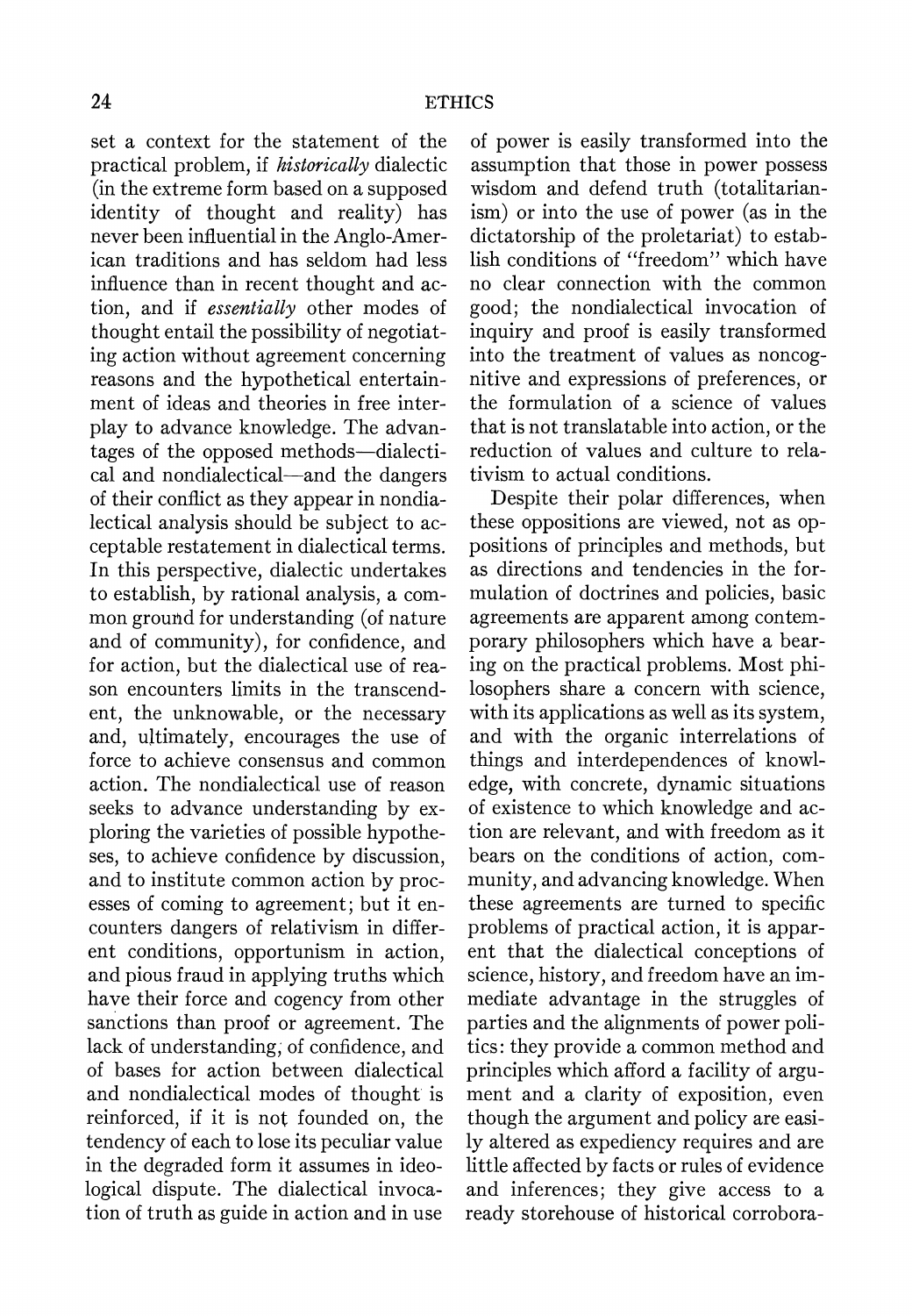**tion and illustration in an organized philosophy of history; and they afford attractive promises and ideals to uncommitted minds and victims of inequality and injustice. The dangers of using doctrinal agreement as basis for action and political association are no less apparent than these advantages of statement and formulation, and even apart from these dangers which make "persuasion" a form of force, the doctrinal agreement afforded by dialectic has proved historically to be an illusory ideal in thought and in action. The practical problem, as viewed in this nondialectical perspective, requires the exploration of the implications and conditions of agreement on the basis of different principles and reasons, and this problem also has dialectical grounds once the existence of a variety of dialectics is recognized.** 

**The characteristic use of reason in practical application is in forming and undertaking a common course of action. This use of reason has clear analogies to the scientific method in the treatment of alternative hypotheses which take into account the varieties of meanings that are attached to all crucial terms in theory, history, and practice, as well as relevant data. Some meanings and assumptions are mutually compatible; some are incompatible; some, which seemed incompatible, are found on fuller examination not to be contradictory. Such an examination of alternative policies and interpretations may be undertaken in dialectical or in nondialectical terms. In science the process takes the form of using hypotheses to guide inquiry: the significance of the hypothesis is found in the consequences shown to follow from it, and the choice among hypotheses is a choice based on comparison of observed and inferred consequences. Agreement is dependent not only on establishing a**  **single agreed-on set of meanings, but also on recognizing a compendium of actual and tried meanings that suggest further observation and inquiry. The common truth is not uniquely expressed in any statement or system, and structures of meanings, principles, and methods are brought to constant tests in the subject matter to which they are applied. The similar use of reason in action focuses on the course of action proposed rather than on the possibly contradictory reasons advanced in defense of it. If provision can be made in political institutions to insure the performance of promised actions and the occurrence of anticipated consequences and to provide penalties for their nonperformance and nonoccurrence, there is no need for consensus on the reasons for which they seem desirable or on the fundamental nature of the world or the community in which they are desirable or possible. The discussion in the United Nations of the Universal Bill of Human Rights and the proposed covenants illustrates this relation of principles and consequences. The representatives of the various nations defended human rights on grounds that are basically philosophical, yet no common ground, in the sense either of a single philosophy or an identical structure of human relations to determine their significance, emerged in the discussion or the documents. Principles were important in securing agreement since they provided the motivation leading to the action of the member states, but the rights enumerated will receive their definition when comparable or identical institutions have been established or have evolved to translate their statement as accepted ideals with congruent and comparable concrete courses of action in all parts of the world. The test of this use of reason is found in no statement but in concrete action and this**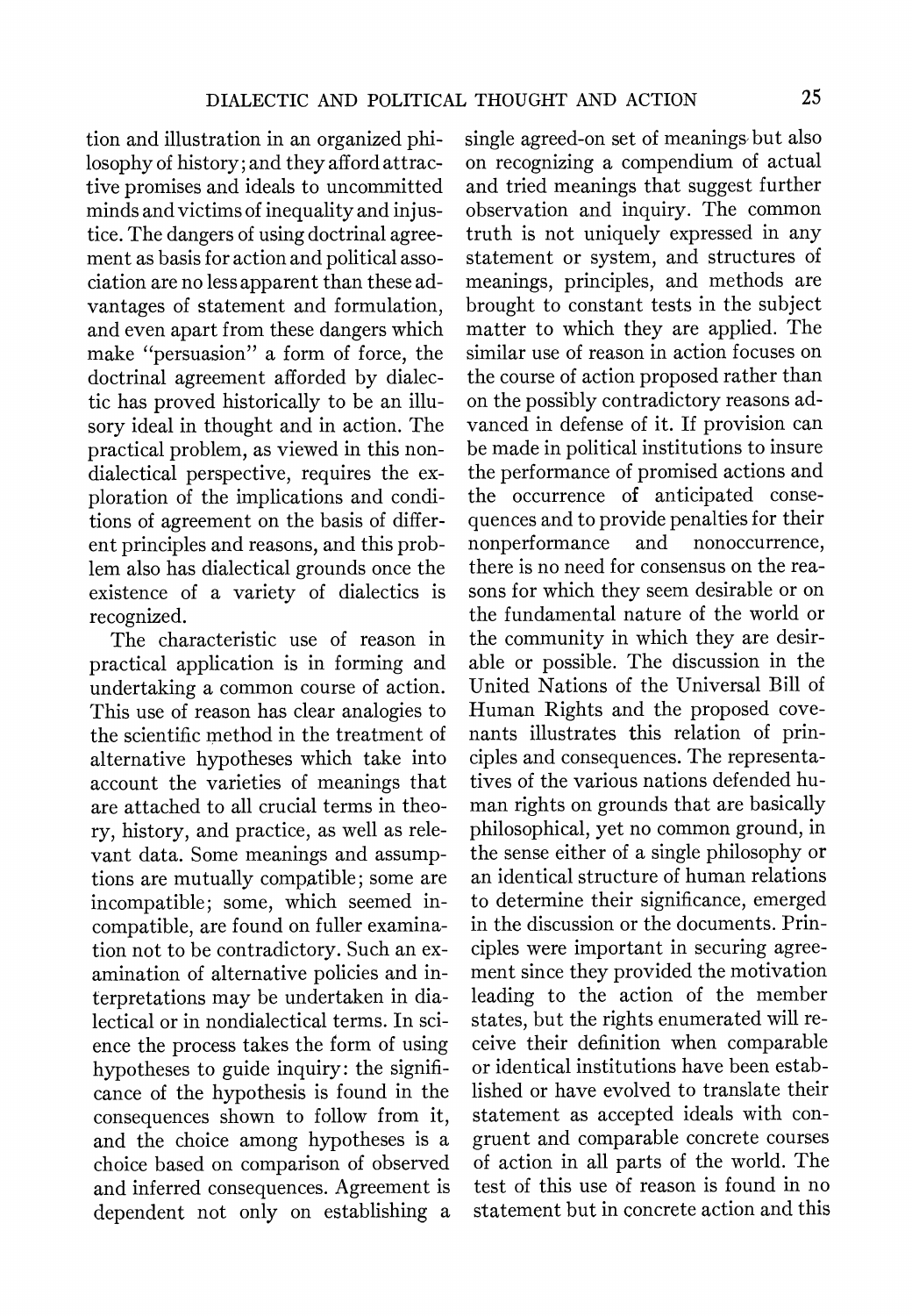**"consequence" follows, not from abstract principles, but from institutions and customs.** 

**Reason has a second use closely related to its function in deciding on courses of action. Like the use of reason in the natural sciences, its use in practical affairs is an inference. The observation of concrete fact, experience, and experiment are important in science precisely because they provide the means by which to check conclusions derived by inference. The propositions or principles from which these "predictions" or "anticipations" or ''applications" follow are not themselves demonstrated but are examined and chosen by a dialectic of trial and error. This dialectical character is more apparent in practical negotiation than in theoretic inquiry, for in political discussion the two-voiced conversation, the opposition of doctrine, attitude, and opinion, is discernible even in the operation of strong and centralized political organizations. The inference is not from a proposition to a prediction, however, except in an analogical sense. Principles, theories, and statements are only one ingredient in the premises from which a practical inference proceeds. They are defined and made precise, in so far as they enter serious consideration, not by their truth but by their reliability as statements of intention, granted the circumstances, history, and character of their proponents. The actions that follow from them are not predictions of what under the circumstances invariably or usually happens but proposals of what is possible and desirable. They are tested not by observation of facts but by comparison with proposals which follow from the basic assumptions held by proponents of other and often opposed positions. Reason in application to practical questions therefore has, in addition to its direct in-** **ferential function of relating assumptions to conclusions, an inverse inferential or imputative function of relating proposals to the character and attitude from which they flow. If agreement on a course of action should properly focus on specifying the action unambiguously and on providing reliable instrumentalities to guarantee its execution, its negotiation depends on a minimum success in process of making one's self understood and understanding the attitudes of others, which translate questions of truth into questions of confidence. This is a dialectical problem of opinions, appearances, and probabilities. Fuller recognition of the nature of this problem is particularly important in traditions in which the influence of dialectic has been slight. There has been a growing tendency to attribute the evils of totalitarianism as a direct consequence to "dialectic" as such, and to trace the suppressions and compulsions that we have come upon in political negotiations and institutions to Plato, Hegel, Marx, Nietzsche, and even to Augustine, Machiavelli, Herder, and Kant. Understanding and negotiation with potential allies who employ a dialectical mode of expression has as a result become difficult or impossible. This loss of confidence in reason has had the effect of impeding and sometimes totally blocking that form of dialectic which is implicit in logical thought-the recognition of the possibility of viewing situations differently, of emphasizing different aspects of problems, and of seeking solutions from different points of view-and to that extent it has weakened the rational means by which to guard against deception by the misuse of doctrine and party in order to achieve the ends of action.** 

**The uses of reason to define action and to establish confidence, in turn, depend**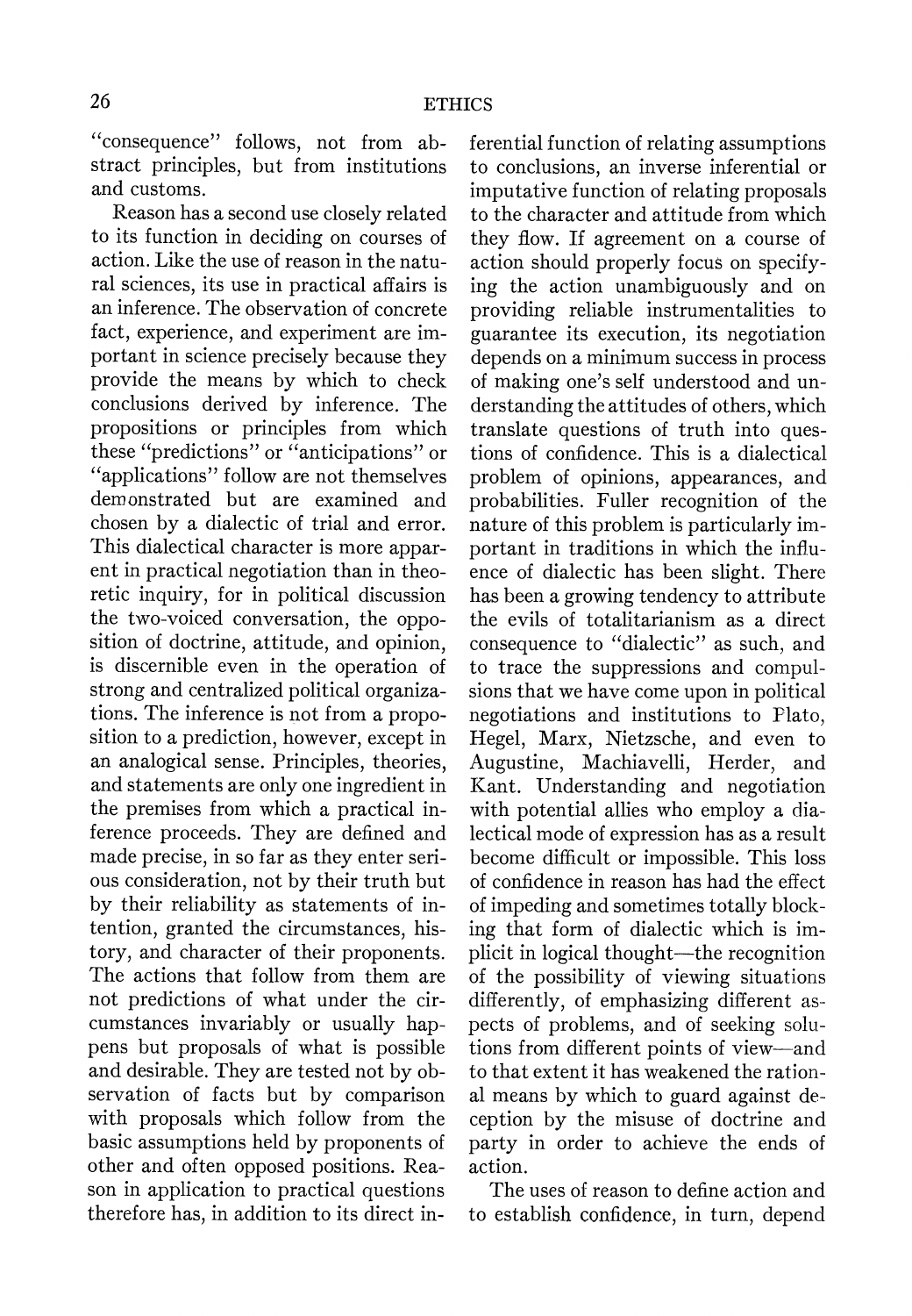**on a third and ultimate use of reason in the establishment of communication, association, and community. Agreement concerning concrete courses of action and plausible presentation of one's own character or imputation of a character to others are means of applying or realizing values in concrete form. Apart from speculations found in philosophic treatises, values are subject to rational analysis primarily to relate actions to the beliefs men hold and the associations they form. Values find a vast variety of forms of expression in art, religion, philosophy, and theoretic speculation as well as in the associations by which men seek to satisfy their felt needs and to achieve their further aspirations. Whatever else it may be thought to be, the history of mankind has been a development of larger and larger groups, bringing more and more distant peoples into contact and associating them in more and more ways, step by step, for purposes which have become necessary, and for ends that have become practicable. The emerging world community has been the result of many mutually supplementary influences-the advance of science, technology, and industry, the emergence of interdependent economic needs and opportunities, the recognition of comparable social and religious ideals, comparable artistic expressions, and comparable philosophic tendencies. The common situation and common ideals have been interpreted in many doctrines-dialectical and nondialectical-which are often opposed in their philosophic assumptions and political implications; and they have been related to courses of action which, although proposed to preserve traditional values or to move on to values not previously available, are often mutually exclusive. The uses of reason to achieve confidence and to lead to agreement in action are funda-** **mentally uses of reason to interpret values and to make them concrete. Common values are expressed in a variety of ways, and they tend to be degraded or destroyed in all fields and in all forms of action by reduction to imposed uniformity. It is both undesirable and improbable that there will ever be agreement on a single expression or system of values-in philosophy, religion, art, or any other**  mode of expression—and it is no less un**desirable and improbable that a single monolithic community will emerge to embrace all men and all aspects of their lives in a single structure. The forms which values take are conditioned by circumstances, but communication is possible because the recognition of values in particular expressions does not depend on experience of the conditions or convictions that entered into those divergent formulations. This adjustment of values to statement and action enters into all conscious human activity, and it is the primary function in the use of reason in political action.** 

**Although it is easy to underestimate or neglect the philosophic or intellectual or ideological basis of political action, philosophy is unavoidably implicated in the practical problems men face today. All men are called on to philosophize, not in the sense of facing abstract philosophic issues or producing philosophic systems, but in the sense of recognizing those issues in the decisions they take. To assist them to recognize the philosophic aspects of the problems in which they are involved, philosophic issues need to be restated so that the man of affairs may have an access to them similar to the access which the layman has to what an artist expresses: he should be able to participate in the work of philosophers and take a stand about what they say. The**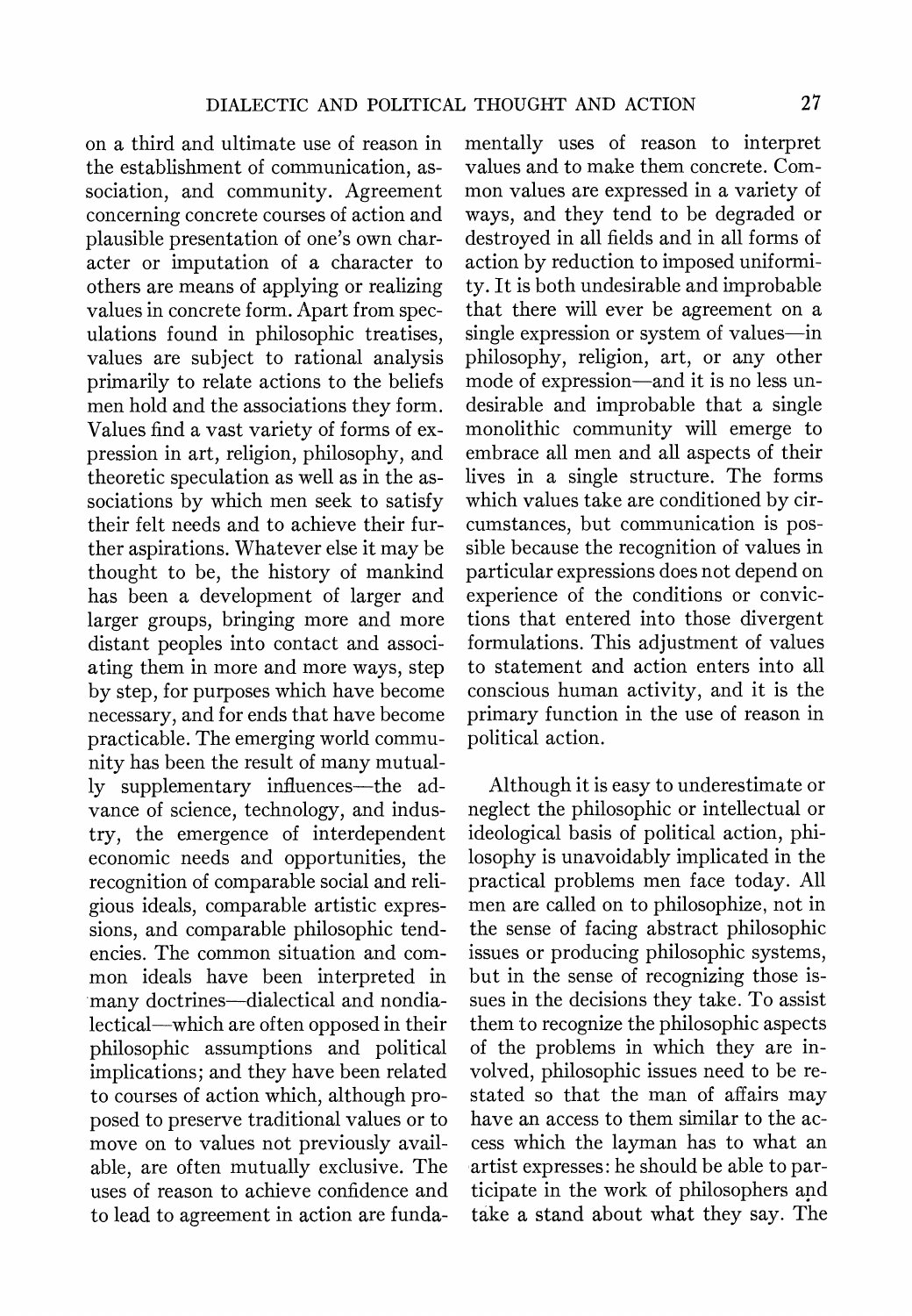**opposition of dialectical and nondialectical modes of thought should make it clear that the importance of philosophy, in theory and in practice, does not depend on doctrinal agreement, but that the advance of discussion depends on discovering good and mutually consistent grounds on which to avoid the evil effects of faction, controversy, and "persuasion" or force. This lesson is implicit in the history of both traditions. The purpose of discussion is to secure agreement, and the contribution of philosophy to practical discussion is to reinforce the possibility of coming to agreement as the single alternative to the use of power to secure objectives and protect values. In its necessary opposition to the misuses to which dialectic has been put, the formation of policy in traditions that reflect nondialectical attitudes faces the danger of a like degradation by departing from the tradition of tolerance of differences which is at once the strength of the community of mutual respect in which it developed and the source of the knowledge on which it depends. The inherent pluralism of the democratic tradition, which** 

**was developed as a means rather than an obstacle to human co-operation, as a foundation for social and political association, and as a methodological principle in the scientific discovery of truth, cannot survive in fearful, impatient, and forced sectarian universalism. It is obviously the case that one cannot discuss with those who do not wish to discuss and that the institutions of free discussion which provide means for coming to agreement may be betrayed. But to refuse to discuss is to anticipate that subversion and to deliberately destroy at once the essential form of democratic institutions and their one means of protection, and to prejudge the possibility, illustrated in many dialectics, of returning dialecticians to the recognition of a like pluralism which is obscured by the facility with which dialectic, once it has identified thought and being, can reduce all philosophy to its own terms, explain the history of the development of all things, and provide justification for the use of power to secure consensus, community, and co-operation.** 

**UNIVERSITY OF CHICAGO** 

#### **NOTES**

**1. This article was prepared in co-operation with the project of a "Dictionary of Fundamental Terms of Philosophy and Political Thought" sponsored by the International Council for Philosophy and Humanistic Studies and planned and carried out with the assistance of UNESCO. A plan for such a dictionary was discussed and approved at the Inter-American Congress of Philosophy held in Mexico City, January, 1950. A Central Committee-consisting of Professors A. J. Ayer (Great Britain), Hans Barth (Switzerland), G. Calogero (Italy), R. Klibansky (Canada), A. Koyr6 (France), E. Garcia Maynez (Mexico), R. McKeon (United States), H. J. Pos (Netherlands), and J. Wahl (France)-was chosen to explore methods that might be employed in furthering the project. Professors Klibansky, McKeon, and Pos were elected members of an Executive Committee empowered to supervise these activities. The Central Committee met in Paris in** 

**1951 and again in Brussels in 1953. At the latter meeting the inquiries that had been made in various countries during the preceding two years concerning interest in the project, methods of collaboration, and sources of financial support were reviewed, and a plan of work was adopted.** 

**It had been agreed in Mexico City that the purpose of the Dictionary should be to contribute to the clarification of the meanings attached to terms of political and moral thought which are subject to ambiguity and misinterpretation in political debate, national and international, and which are therefore a source of danger to international understanding and peace. It was to be a dictionary of opinions grounded on philosophic traditions, as expounded by philosophic schools, as held by national and cultural groups, and as reflected in political discussion and propaganda, rather than a dictionary of truths grounded in the nature of things and established by**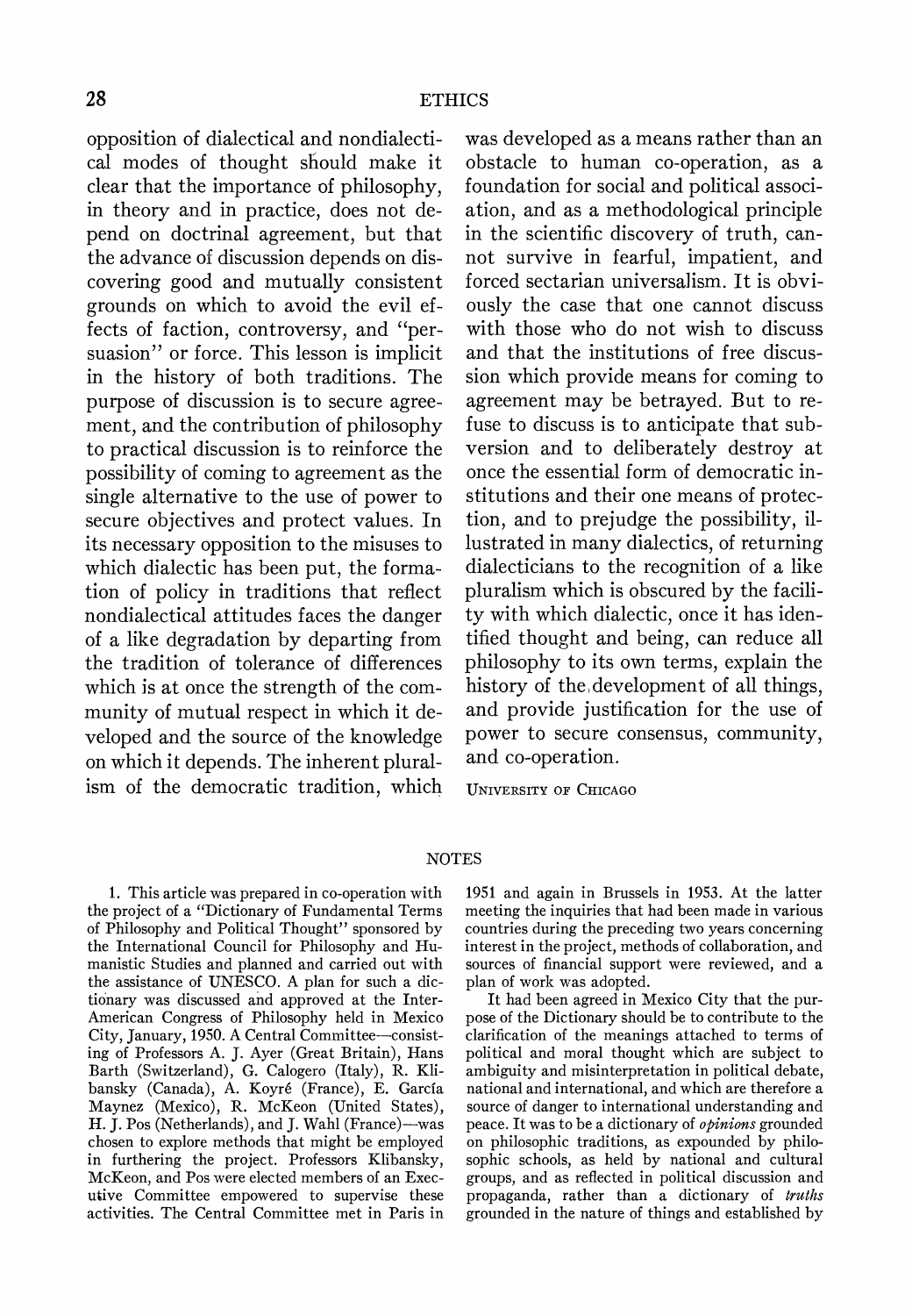**demonstration, experience, or history. The Central Committee was convinced that the purpose of the dictionary would be accomplished best if the various meanings of terms were expounded by thinkers representing the groups who hold those meanings. The preparation of the Dictionary will therefore proceed in two stages: first, the study of the fundamental terms of philosophy and political thought in the principal linguistic and cultural groups of the world; second, the preparation of comprehensive articles based on these studies.** 

**In view of the magnitude of the task and the modesty of the means at its disposal (a budget of \$2,000 for the year 1954, and \$1,000 a year for 1955 and 1956), the Central Committee has decided to make a virtue of its limitations by proceeding experimentally and expanding gradually. No final decision has been made concerning the list of terms to be included. It is agreed, in the first place, that the list should be short (of the order of 150 terms), and that it should include methodological and metaphysical terms (like "dialectic," "history," "order," and "unity") as well as properly political terms (like "freedom,") "peace," "democracy," "law," "property"). Four terms were chosen for study in 1954: "freedom," "right," "democracy," "dialectic." In the second place, the project will begin with the linguistic and cultural traditions of Western Europe and the Americas. Five articles will be written on each of the four terms chosen, setting forth its meanings in English, French, German, Italian, and Spanish. Each article will contain a brief statement of the historical origins of the discussion of the term (in the case of Europe and the Americas this will consist of a version of the common origin of philosophic discussions of political concepts in Greece and Rome and in medieval Europe) and of the ramifications of meaning resulting from the different evolution which these common meanings underwent in each of the national traditions and in each of the languages. On this historical basis the particular meanings attached to the term in current discussion and their concordances and differences will be stated. The Central Committee has discussed the urgent need to include as soon as possible other languages and cultures. Arabic, Hindu, and Japanese philosophers and experts in political thought have been consulted and have assured the Central Committee that such a Dictionary would serve an important function in the Near and Middle East and in the Far East and that there will be no difficulty in finding collaborators to contribute to it. The problem of treating terms in the meanings they have assumed in Communist countries is more difficult, since the principle of a first step in which the meanings of the terms are stated by scholars of the national or linguistic group is apparently impracticable (with the exception of Yugoslav scholars), and yet the chief problem of contemporary misunderstanding, misinterpretation, and misrepresentation lies precisely in the relation of the meanings which terms assume in the confrontation of the traditions**  **which are now opposed in propaganda statement as the Free World and Mass Democracy. Finally, the Committee has invited twenty philosophers to write twenty articles on "freedom," "right," "democ**racy," and "dialectic." These articles will be pub**lished under the authors' names, as their own statements and reflecting in no way the position of the Central Committee, in learned journals published in the respective languages and countries represented by the authors. It is hoped that these articles, together with such discussion as they may arouse, will serve as basis for later composite articles concerning the interrelations of all traditions of the fundamental meanings of basic political terms. At the end of the three years for which the Central Committee has laid its present plans, the Committee hopes to have published, in this way, sets of articles concerning from eight to sixteen terms. At that time it will review its plans with a view to extending them from their present restricted and experimental basis. Three major problems must be considered then or in the interim: (1) the establishment of a basic list of terms; (2) the extension of the project to cultural and linguistic groups beyond Western Europe and the Americas; and (3) the construction of comprehensive articles from those representative of the various traditions as well as the possible eventual publication of a Dictionary, which it is hoped will be published in all the major languages that engaged in the enlarged project. The present plan has the merit of accomplishing something toward the purpose of the Dictionary in the publication of from forty to eighty articles on terms involved in political dispute, even if the more ambitious form of the project proves to be impracticable.** 

**The present article on "Dialectic" is one of five related articles, which will appear in five different philosophical journals in the course of the next twelve months, concerning the meaning of that term in five languages and cultural traditions.** 

**2. Diogenes Laertius Lives of Eminent Philosophers viii. 57 and ix. 125.** 

**3. Xenophon Memorabilia iv. 5. 12.** 

4. Plato A pology 33A-B; cf. Meno 99E where the **term is used to refer to the discussion of the problems treated in the dialogue.** 

**5. Plato Theaetetus 167E; Republic vii. 539B-C.** 

**6. Plato Sophist 230B-231B, 259C-D.** 

**7. Plato Phaedrus 265E-266C.** 

- **8. Ibid. 276E.**
- **9. Sophist 253A-D.**
- **10. Plato Statesman 285D-287C.**
- **11. Plato Philebus 57E-58A.**
- **12. Republic vi. 511B-C; vii. 533C-D.**
- 13. *Ibid.* 534B.
- **14. Ibid. 537C.**

**15. After treating the fundamental principles of the Eleatics, the Ionians, Heracleitus, and Empedocles (Sophist 242D-243C) as instances of philosophers who have discussed being and nonbeing accurately (ibid. 245E), the Eleatic Stranger turns to**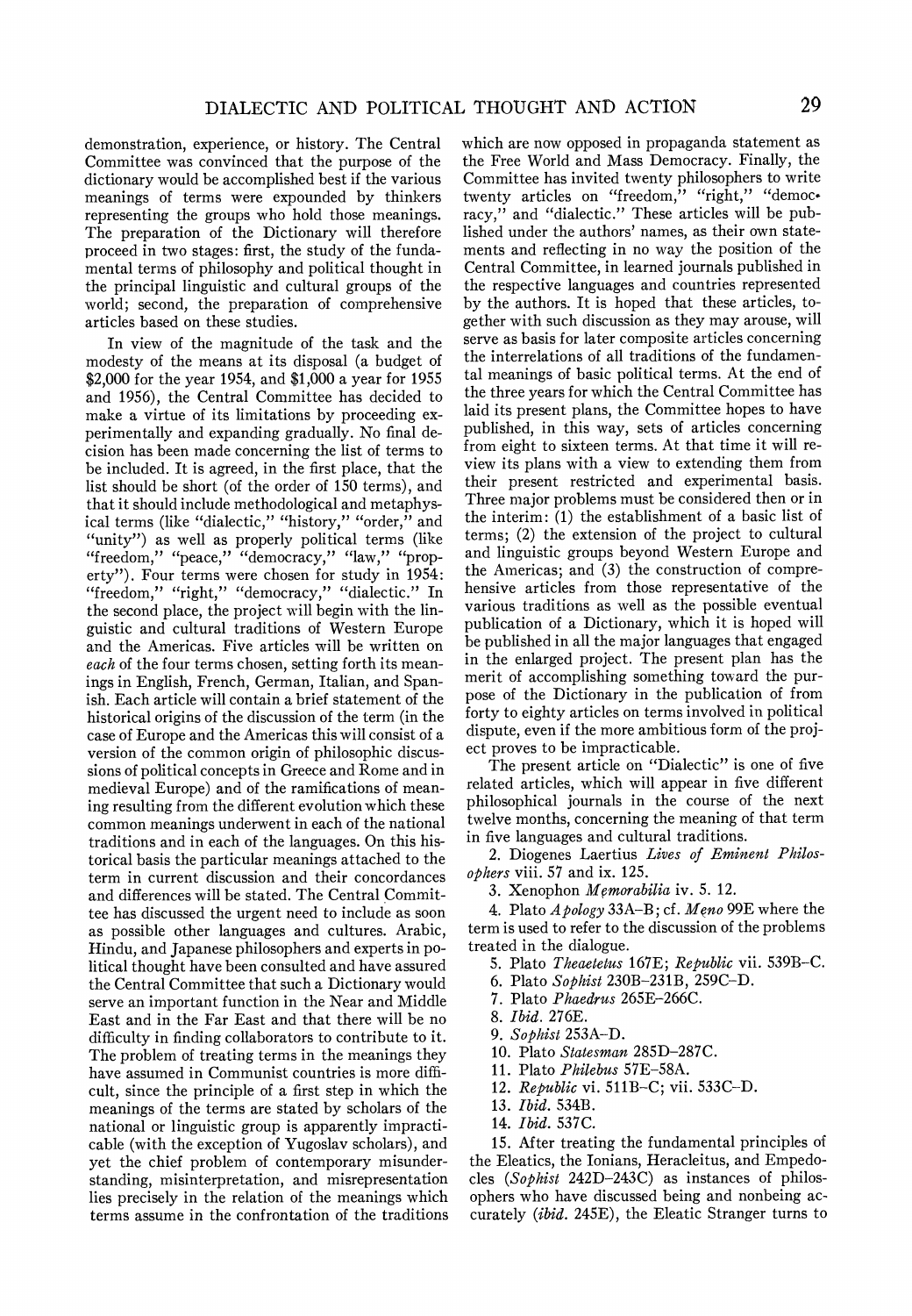**the examination of the less precise doctrines of unnamed materialists who define existence and body, or matter, as identical, and who can be handled only if it is assumed that they will accede to better rules of argumentation (ibid. 246D). One ancient explanation of Plato's silence concerning Democritus was his realization that he would be no match against "the wise Democritus, the guardian of discourse, the keen witted disputant" (Diogenes Laertius ix. 40).** 

**16. Aristotle Topics i. 1. 100a25-101a17.** 

**17. Aristotle On Sophistical Refutations 2. 165a38-b8.** 

**18. Aristotle Metaphysics iv. 2. 1004bl7-26. For a supplementary distinction of dialectic from rhetoric and sophistic by "moral purpose" and "faculty," cf. Rhetoric i. 1. 1355b7-21.** 

**19. Aristotle Metaphysics i. 6. 987b29-988al.** 

**20. Ibid. xiii. 4. 1078b24-27; cf. ibid. iii. 1. 995bl8-25 .** 

**21. Aristotle Rhetoric ii. 24. 1402a2-29.** 

**22. Aristotle De Anima 1. 1. 403a29-b9: "Hence the physicist would define a passion of the soul, such as anger, differently from a dialectician. The latter would define it as a craving for retaliation, or something like that, while the former would define it as a surging of the blood about the heart and a form of heat. The one presents the matter, the other the form and argument, for the argument is the form of the thing, but if it exists it must appear in matter of such a kind. Thus, one definition of a house is such a formula or argument as 'a shelter against destruction by wind, rain, and heat'; another describes it as 'stones, bricks, and timber'; and a third defines it by the form in these materials for the sake of those objectives. Which of these is really the physicist? The man who ignores the argument and is concerned only with the matter, or the man who is concerned only with the argument? Is it not rather the man who forms his definition from both?" Cf. also On Generation and Corruption i. 2. 316a5-14: "Lack of experience diminishes our power of taking a comprehensive view of the admitted facts. Hence those who dwell in intimate association with nature and its phenomena grow more and more able to formulate, as the foundations of their theories, principles such as admit of wide and coherent development: while those whom devotion to abstract discussion has rendered unobservant of the facts are too ready to dogmatize on the basis of a few observations. The rival treatment of the subject now before us will serve to illustrate how great is the difference between a 'physical' and a 'logical' method of inquiry. For, whereas the Platonists argue that there must be atomic magnitudes 'because otherwise The Triangle would be more than one,' Democritus would appear to have been convinced by appropriate and physical arguments."** 

**23. Diogenes Laertius vii. 43. The first of these parts of dialectic has been the subject of renewed historical study which brings out remarkable anticipations of distinctions and devices rediscovered** 

**and reinstituted in modern symbolic logic; little attention is paid in these studies to the nature and function of phantasia as conceived by the Stoics.** 

**24. Ibid. 142.** 

**25. Ibid. x. 30.** 

**26. Ibid. 150-152.** 

**27. For the dialectic of Cicero, cf. R. McKeon, "Introduction to the Philosophy of Cicero," Marcus Tullius Cicero, Brutus, On the Nature of the Gods, On Divination, On Duties (Chicago: University of Chicago Press, 1950). Cicero treats dialectic as the greatest of all the arts (ars omnium artium maxima) and as essential to oratory and the knowledge of the law. He defines dialectic (Brutus 41. 152-153) as the "art which teaches how to distribute all things into parts, to make explicit the implicit by defining, to explain the obscure by interpreting, first to see the ambiguous, then to distinguish, and finally to judge true and false and what conclusions follow from [sc. are "consequences"] given premises and what do not." It is the art and science of reasoning (disserendi ratio et scientia), the part of philosophy (Tusculan Disputations v. 25. 72) "which flows and spreads through the other parts of wisdom, which defines a thing, distinguishes kinds, links up sequences, draws perfect conclusions, and judges true and false." The Stoic logic, however, was of little use to the orator because it provided no precepts for discovering the truth, but only for testing it, whereas the Aristotelian dialectic remedied this defect and provided a method of invention or discovery in the "topics" (De Oratore ii. 38-39. 157-163; Brutus 31. 119-121).** 

**28. Cassiodorus, Institutiones ii. Praef. 4 and ii. 2. 17, ed. R. A. B. Mynors (Oxford: Clarendon Press, 1937), pp. 91 and 108.** 

**29. Isidor of Seville Etymologies ii. 22-24.** 

**30. Johannes Scotus Eriugena De divisions naturae i. 27.** 

**31. Ibid. v. 4.** 

**32. Ibid. i. 66.** 

**33. Peter Abailard Glossulae super Porphyrium ed. B. Geyer, Beitrdge zur Geschichte der philosophic des AIittelalters (MUnster i.W., 1933), XXI, 506: "But we call logic the same part of philosophy as dialectic and we use the two words indifferently in designating the same science."** 

**34. Peter Abailard Theologia Christiana iii (Patrologia Latina CLXXVIII), 1215-18.** 

**35. For the relation of dialectic and rhetoric in Abailard, cf. R. McKeon, "Rhetoric in the Middle Ages," Speculum, XVII (1942), 20-22.** 

**36. John of Salisbury Metalogicon ii. 3, ed. C. C. J. Webb (Oxford: Clarendon Press, 1929), pp. 64-65.** 

**37. Roger Bacon Surmule dialectices, ed. R. Steele (Oxford: Clarendon Press, 1940), p. 195.** 

**38. Petrus Hispanus begins his Summulae with**  a definition of "dialectic"; cf. Summulae logicales, **ed. I. M. Bochenski (Rome: Marietti, 1947), p. 1: "Dialectic is the art of arts and the science of sciences, possessing the way to the principles of all**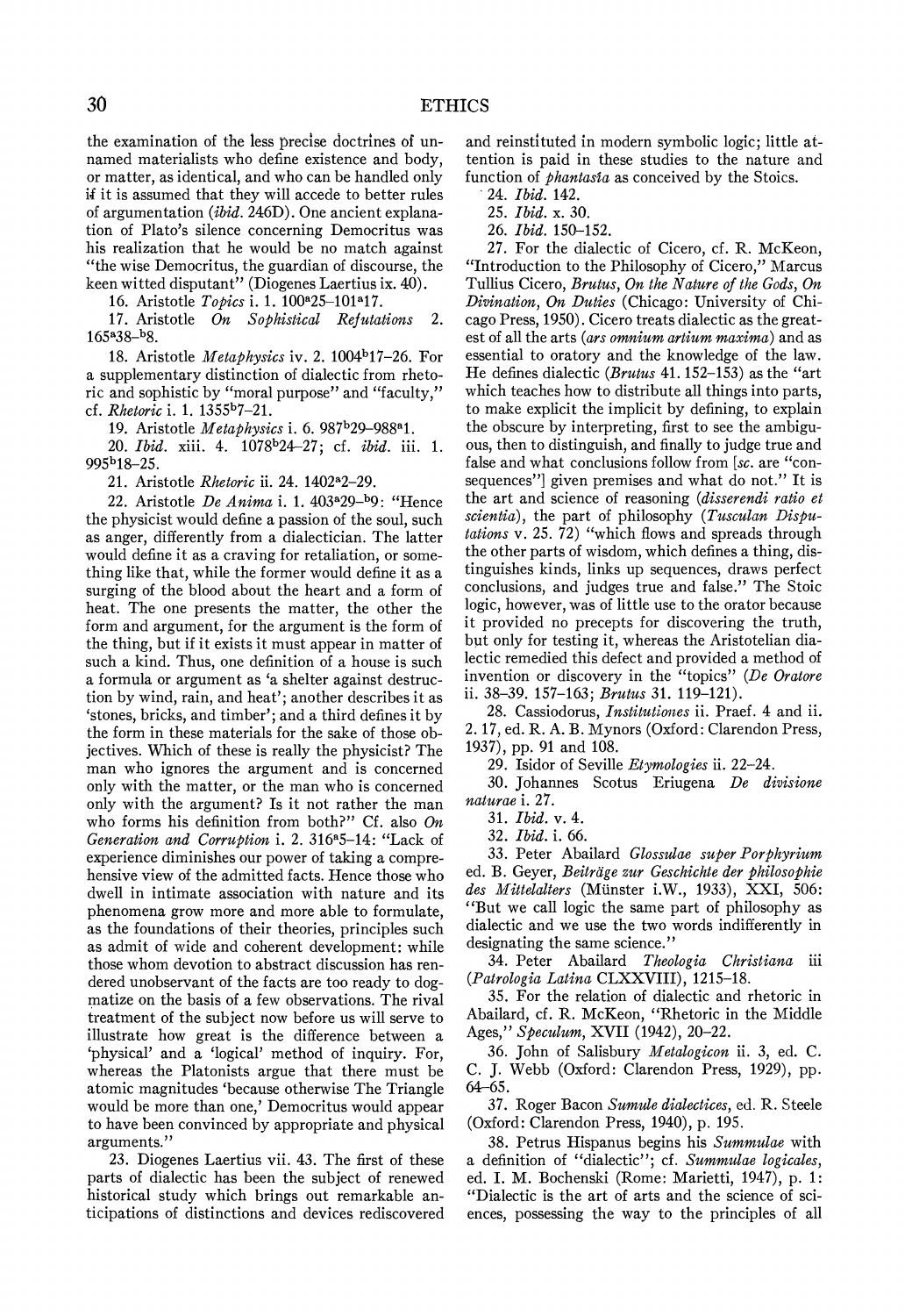**methods. For dialectic alone disputes probably concerning the principles of all other arts and therefore dialectic ought to be prior in the acquisition of the sciences." William of Shyreswood begins with a distinction between nature and soul and treats logic, with grammar and rhetoric, as a verbal (sermocinalis) science as contrasted to the natural sciences and**  ethics (Introductiones in logicam, ed. M. Grabmann **[Sitzungsberichte der Bayerischen Akademie der Wissenschaften, Philosophisch-historische Abteilung, 1937, heft 10], p. 30), while he uses the term "dialectical" to distinguish the probable from the demonstrative and the sophistical syllogism (ibid., p. 56). He remarks that he proposes to omit the other two and to treat dialectical syllogisms by examining probability as derived from "places." At the beginning of his treatment of fallacies, William quotes Aristotle's differentiation in the De sophisticis elenchis of four kinds of disputation: doctrinal or demonstrative, dialectical, testing (temptative), and contentious or sophistical (ibid., pp. 85-86). Petrus Hispanus makes no reference to the distinction of kinds of proof in his treatment of "places," but he opens his analysis of fallacies with the distinction between demonstrative, dialectical, and sophistical or contentious syllogisms; dialectical syllogisms argue from probabilities (op. cit., p. 65). Lambert of Auxerre defines both "logic" ("the science of distinguishing the true from the false by argumentation") and "dialectic" ("the art of arts possessing the way to the principles of all methods, for dialectic alone disputes probably concerning the principles of all arts"), and treats the question of their relation to each other: logic as a science and as an art is surer than dialectic, for logic is the science of all syllogisms, whereas dialectic investigates only the dialectical and the apparently dialectical syllogism. Logic is treated in all six books of Aristotle's logic, dialectic only in the Topics and On sophistical refutations (C. Prantl, Geschichte der Logik im Abendlande [Leipzig: Fock, 1927], III, 26).** 

**39. Regulae ad directionem ingenii ((Euvres de Descartes, ed. C. Adam and P. Tannery [Paris: Cerf, 1908], X, 265 [where he refers to "those chains of the Dialecticians by which they think the human reason is ruled"], 372-73 [where he argues that the operations of the mind with which Dialectic is concerned are useless or impediments because nothing can be superadded to the pure light of reason], and 404-6 [where he says, after explaining rule 10, that all the things which have already been discovered by the arts of man should be examined methodically, that the precepts of the dialecticians are useless for knowledge of the truth and for the discovery of truth, but serve rather to expound to others reasons already known, and they should therefore be transposed from philosophy to rhetoric]).** 

**40. Ibid., p. 430.** 

**41. Francis Bacon, Instauratio Magna, Praefatio (The Works of Francis Bacon, ed. J. Spedding, R. L. Ellis, and D. D. Heath [London: Longman, 1858],** 

**I, 129): "For the dialectic which is received, although it is very properly applied to civil affairs and to those arts which are concerned with discourse and opinion, is not nearly subtle enough to deal with nature, and by grasping at what it does not seize it has contributed more to establishing and perpetuating errors than to opening the way to truth." Cf. Novurm Organurm 1. 82 (Works, I, 189): "For dialectical invention is not the discovery of principles and chief axioms of which the arts consist, but only of those things which are consistent with them." Cf. also De dignitate et augmentis scientiarurm V. 2 (Works, I, 617, 620-21).** 

**42. B. Spinoza, Epistola XVI Hugoni Boxet (Spinoza Opera, ed. C. Gebhardt [Heidelberg, Winter, 1924], IV, 261).** 

**43. I. Kant, Introduction to Logic, ii, trans. T. K. Abbot (London: Longmans, Green, 1885), p. 7. Cf. Critique of Pure Reason, A 60-62, B 84-86. In the "Transcendental Dialectic" of the Critique of Pure Reason, Kant calls dialectic in general a logic of illusion or appearance, and in the "Dialectic of Pure Practical Reason" of the Critique of Practical Reason he finds a natural dialectic based on an unavoidable and natural illusion in the speculative use of pure reason in application to appearances. Scholars have asserted, apparently on the basis of examination of text books of logic contemporary with Kant, that there is no historical basis for this use of the term (cf. N. K. Smith, A Commentary to Kant's 'Critique of Pure Reason' [London: Macmillan, 1919], p. 441. Smith quotes the authority of Adickes and Meier and concludes, "All historical considerations may therefore be swept aside"). Kant's distinction of analytic and dialectic goes back to Aristotle, but his conception of dialectic is based on the skeptical dialectic. His reference, both at the beginning of his division of general logic into analytic and dialectic in the Critique of Pure Reason and again in the Introduction to Logic, to the didlielos, the circular mode of reasoning to which logicians are driven when they seek a criterion of truth, is an unmistakable indication of this derivation. The circular argument was one of the tropes or arguments by which the later skeptics refuted the "dialecticians," particularly the Stoics, and it recurs again and again in the arguments preserved by Sextus Empiricus (Outlines of Pyrrhonism i. 164 and passim). The dialecticians were dogmatists, and Kant's opposition of skepticism to dogmatism, and his use of skeptical arguments, reflects the relation as Sextus presents it: those who follow a "scientific" method, according to Kant, may proceed dogmatically, skeptically, or critically. The skeptical arguments or tropes were intended to show that the devices of dialectic are sophistical and to justify the "suspensive" philosophy or skepticism; and since dialectic was employed to refute sophisms, Sextus gives particular attention to sophistical refutations (ibid. ii. 229): "It will not, perhaps, be amiss to give our attention for a moment to the subject of**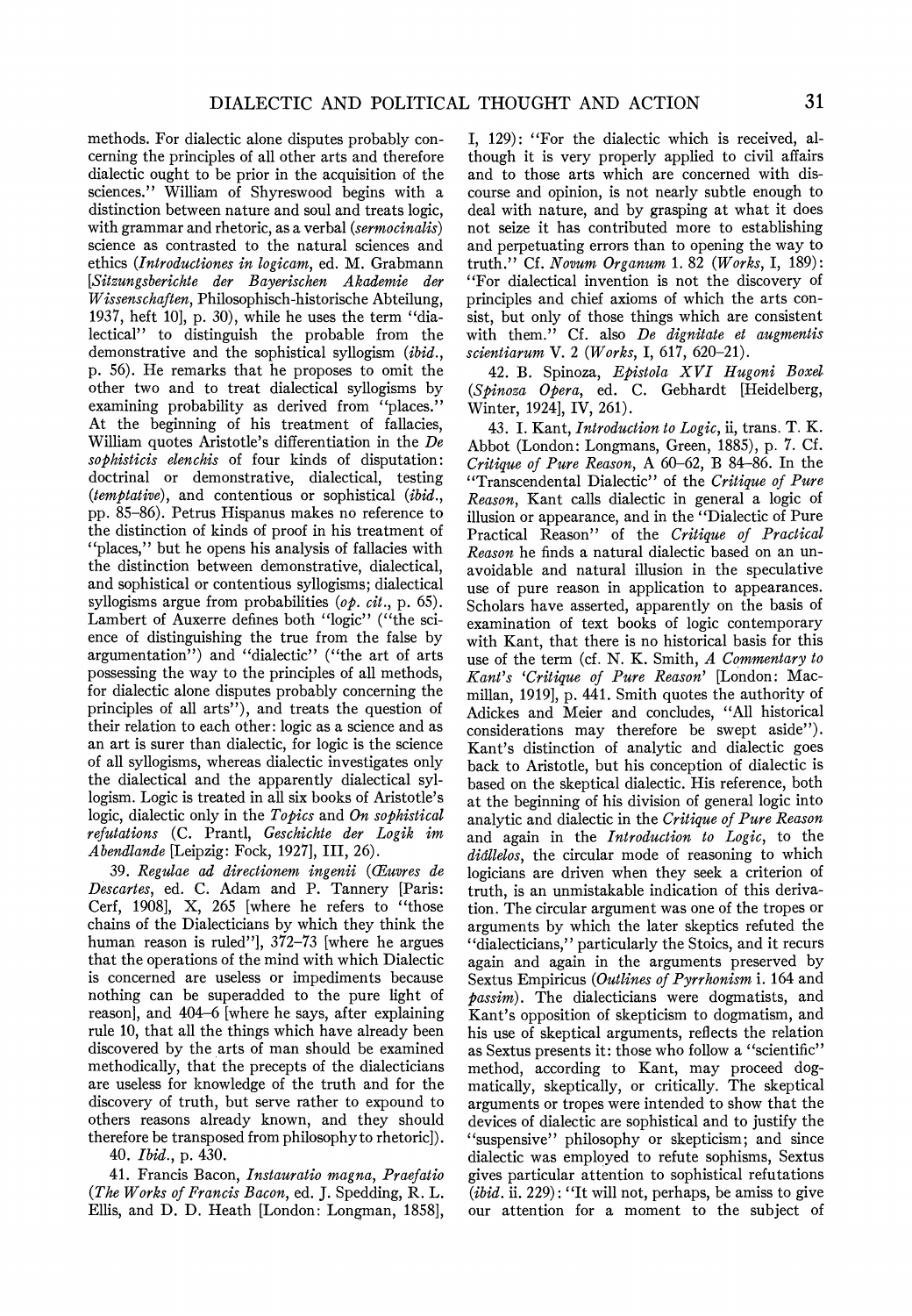**sophisms, seeing that those who glorify Dialectic declare that it is indispensable for exposing sophisms. For, they say, if Dialectic is capable of distinguishing true and false arguments, and sophisms are false arguments, it will also be capable of discerning these, which distort the truth by apparent plausibilities. Hence the Dialecticians, by way of assisting life when it totters, strive earnestly to teach us the conception of sophisms, their differences, and solutions." The article on "Dialele" (sic) in the French Encyclopedie, which appears on the page opposite "Dialectique," cites Bayle as authority for the statement that the circle was the most formidable of the arguments employed by the skeptics against the dogmatists, and it gives as example the same one as Kant uses of a man who supports his own testimony by a witness for whose trustworthiness he vouches. The article on "dialectique" distinguishes six varieties (following the distinctions and using the language of Gassendi), and a disputatious variety of dialectic is discussed in expounding the Eleatic and the Megarian dialectics. Zeno's dialectic was divided into three kinds, concerned, respectively, with consequences, with conversations, and with disputes (eristike = contensieuse), although the origin of the last variety was also attributed to Protagoras. The Megarian dialectic had two characteristics: (1) it attacked the demonstrations of others not by the assertions made but by the conclusions arrived at, and (2) it made no use of arguments based on comparisons or resemblances, holding them to be of no value. These descriptions of the contentious dialectic are supported by Diogenes Laertius, who says that the Megarians were called "Eristics" and later "Dialecticians," the latter because they "put their arguments into the form of question and answer" (op. cit. ii. 106), and that Protagoras was the first to maintain "that there are two sides to every question, opposed to each other, and he even argued in this fashion, being the first to do so. . . . Furthermore, in his dialectic he neglected the meaning in favor of verbal quibbling, and he was the father of the whole tribe of eristical disputants now so much in evidence.... He too first introduced the method of discussion which is called Socratic" (ibid. ix. 51-53). The word Diallele was changed to Dialexe in the second edition of the**  Critique of Pure Reason: Dialéxis and dialégesthai **are the words which Philostratus puts to two related uses: (1) to describe the method of the ancient sophists (Lives of the Sophists 480) by which they treated philosophic "themes," for the sophist differed from the philosopher in that philosophers used a method of questioning to set snares for knowledge and advanced step by step as they confirmed minor points of their investigations, asserting that they had no sure knowledge, whereas sophists of the old school assumed a knowledge of their subject, and (2) to describe one of the forms employed by later rhetoricians, the philosophical dissertation, a popular discourse on an abstract theme as contrasted to** 

**discourses in the forensic style (ibid. 568 and passim). This style of oratory derived from philos**ophy "themes" or "indefinite questions" (hy**p6thesis, thetike hypothesis), like courage, justice, heroes and Gods, the constitution of the universe, as contrasted to the "definite questions" discussed in forensic oratory. This distinction seems to have been commonplace at the time that Cicero wrote his youthful De inventions.** 

**There is abundant historical evidence that Kant was aware both of the skeptical character of dialectic as he conceived it and of the historical origins of the skeptical dialectic. In the Critique of Pure Reason (B423-424) he calls it the skeptical method and limits its use to dialectic: "This method of watching or even provoking such a conflict of assertions, not in order to decide in favor of one or the other side, but which everybody tries to grasp in vain, and which never can be of any use to any one, even if no resistance were made to him, this method, I say, may be called the skeptical method. It is totally different from skepticism, or that artificial and scientific agnosticism which undermines the foundations of all knowledge, in order if possible to leave nothing trustworthy and certain anywhere. The skeptical method, on the contrary, aims at certainty, because, while watching a contest which on both sides is carried on honestly and intelligently, it tries to discover the point where the misunderstanding arises, in order to do what is done by wise legislators, namely, to derive from the embarrassments of judges in law-suits information as to what is imperfectly, or not quite accurately, determined in their laws.... This skeptical method is essential in transcendental philosophy only, while it may be dispensed with in other fields of investigation." In the Introduction to Logic (p. 21) he traces a history of Academic philosophy and relies for its final stages on Sextus Empiricus: "Plato's Academy was succeeded by three other academies, which were founded by his disciples. The first was founded by**  Speusippus, the second by Arcesilaus, and the third **by Carneades. These academies inclined to scepticism. The tone of thought in both Speusippus and Arcesilaus was sceptical, and Carneades went still further in this direction. On this account the sceptics, those subtile, dialectical philosophers, were also called Academics. Accordingly, the Academics followed the first great doubter Pyrrho and his successors. Their teacher Plato had himself given occasion to this, inasmuch as he treated many of his doctrines in the form of dialogue, so that reasons pro and contra were adduced without his giving a decision on them himself, although he was himself very dogmatical. If we take the epoch of scepticism as beginning with Pyrrho, we find a whole school of sceptics who were essentially distinguished from the dogmatical philosophers in their mode of thought and their philosophical method; inasmuch as they adopted as the first maximum of all philo**sophical reasoning, this-to reserve one's judgment